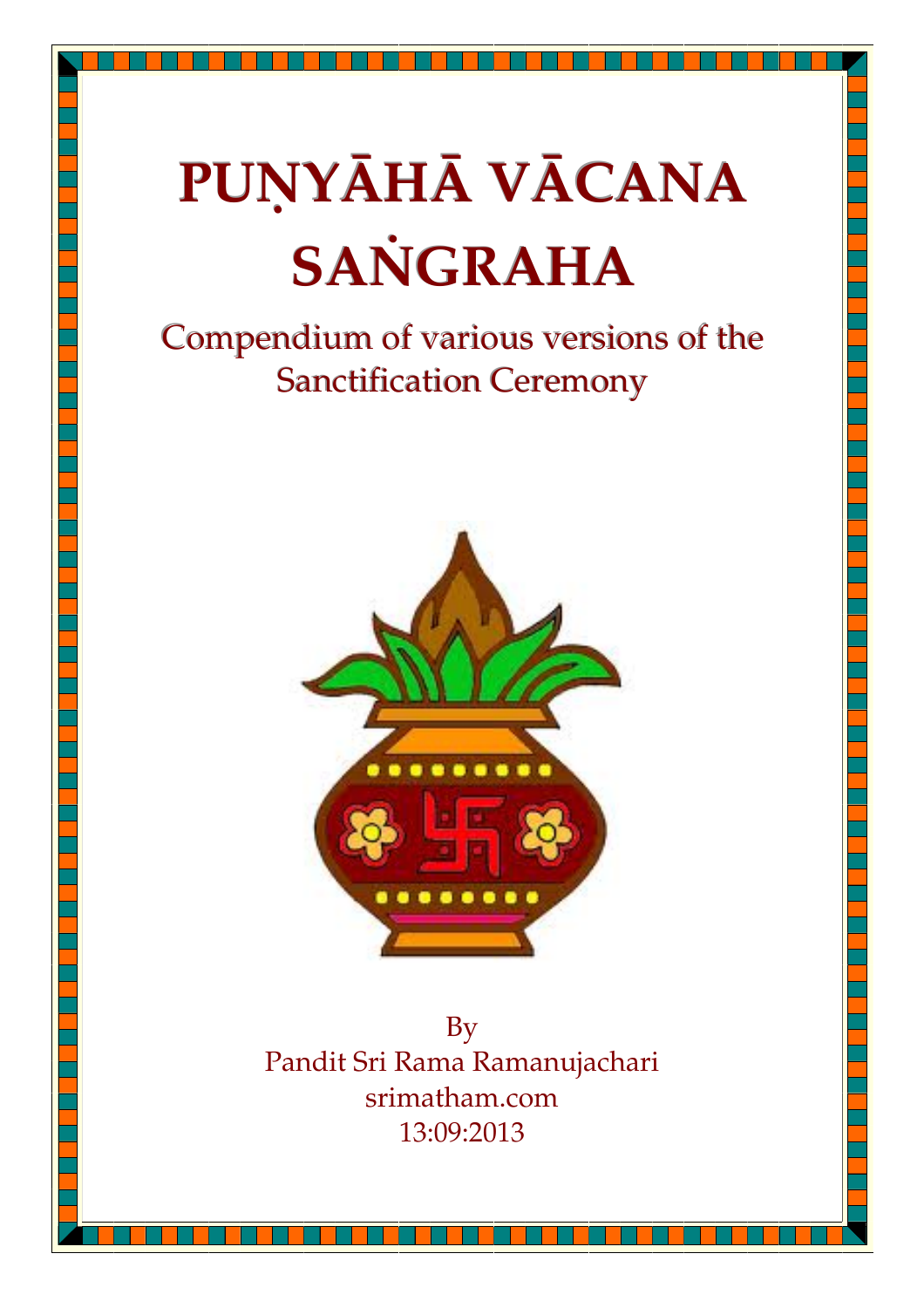### Introduction

he *puṇyāha vācana* rite is one of the most important and commonly performed of all Hindu ceremonies. It is done as a prelude to every important sacrament and yajña. After periods of impurity (death & birth) the ceremony is done as the principle rite. T

athātah pravaksyāmi punyāhasya vidhi kramam | pukāraṃ pāpa nāśanaṃ syād ṇyakāraṃ deha śuddhidam ||

*Now I shall declare the rite of sanctification (pu-nya-ha vacanam)* 'Pu' indicates absolution of sins, 'nya' indicates physical purification

hakāraṃ sthāna-śuddhiḥ syāt puṇyāhaṃ tu vidhīyate | sarva pāpaharam caiva sarva siddhi pradāyakam ||

*'ha'* indicates sanctification of space, this is the meaning of punyaha, It absolves one from all sins, and grants all success and prosperity.

nitye naimittike kāmye sthānabimbādi śuddhisu | athavā maṅgale kārye punyāham tu samācaret ||

*It should be performed at all obligatory, occasional and optional liturgies, Or else, on all auspicious occasions it should be properly done.* 

The two elements involved in the Punyāha ceremony are:—

- 1. Purification
- 2. Generating auspiciousness

'Purification' here has nothing to do with *cleanliness* as understood in an hygienic sense but rather freedom from psycho-spiritual contamination. This 'contamination' results from 6 primary sources (1) *kāma* — selfish-desires, (2) *krodha* — anger, (3) *moha* — delusion, (4) *mada* — arrogance, (5) *lobha* — greed and (6) *mātsarya* — malicious envy. But generally includes depression, grief, guilt from wrong-doing, breaking of ethical or moral codes, sadness, stress, anxiety, mental exhaustion etc.

The dynamic of the ceremony is based on the belief that those (priests, sages, monks etc) who are dedicated to truth and spiritual illumination develop a psychic power to transform others through speech — whatever truth-speakers say *will* come true. So the process is for the host (*yajamāna*) to formally request the four invited Brahmins to say nice things and to bless the family by chanting Vedic verses.

There are many different ways to perform this important ceremony and the two main divisions are those of the Yajur Veda — the Krishna and the Sukla. In the Krishna Yajur Veda tradition the focus is on *purification* whereas in the Sukla Yajur Veda it is on generating *well-being* and *auspiciousness*.

Usually on all auspicious occasions such as birth, initiations, marriages etc. the Punyāham is preceded by Gaṇeśa Pūjā and on inauspicious occasions (those pertaining to death) it is done alone. Punyāha can optionally be accompanied by Svasti-vācana, the text is given in the appendix.

In this publication we are giving a number of different versions of the ceremony in current use, from both the Yajur Vedas as well as Purāṇas and Āgamas.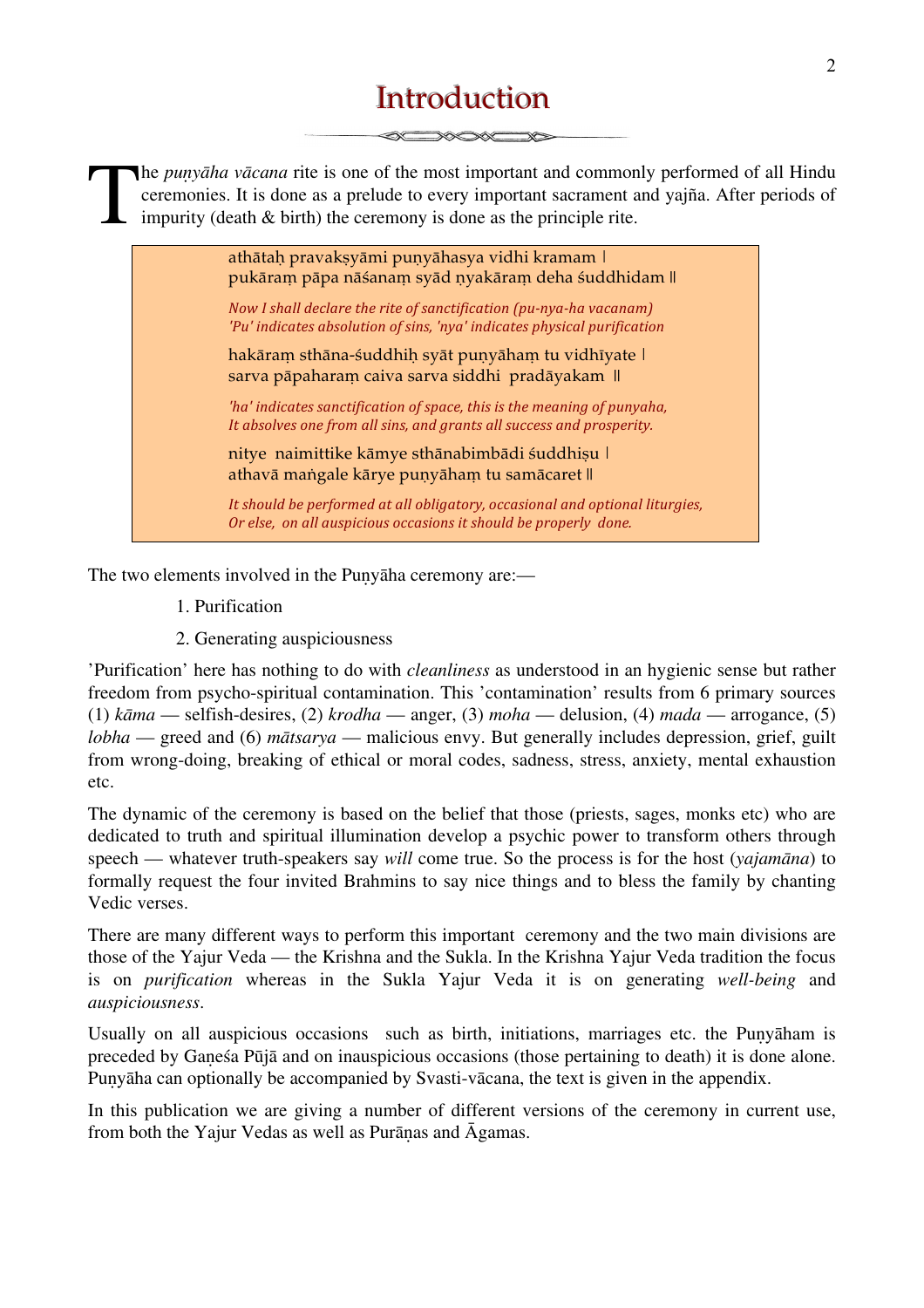### Contents

| Preliminaries                                 | 4  |
|-----------------------------------------------|----|
| 1. Krsna Yajur-vedīya — Bodhāyanokta          | 7  |
| 2. Krsna Yajur-vedīya — Āpastambokta          | 13 |
| 3. Laghu Puṇyāhā Vācanam (Based on Bodhāyana) | 16 |
| 4. Śukla Yajur-vedīya — vistāra               | 18 |
| 5. Śukla Yajur-vedīya — sanksipta             | 22 |
| 6. Pauranika Punyāha Vācanam                  | 24 |
| 7. Pāñcarātrika Puņyāha Vācanam               | 29 |
| 8. Svasti Vācana                              | 33 |
| 9. Sukla Yajur-vedīya Pavamāni Sūkta          | 35 |
|                                               |    |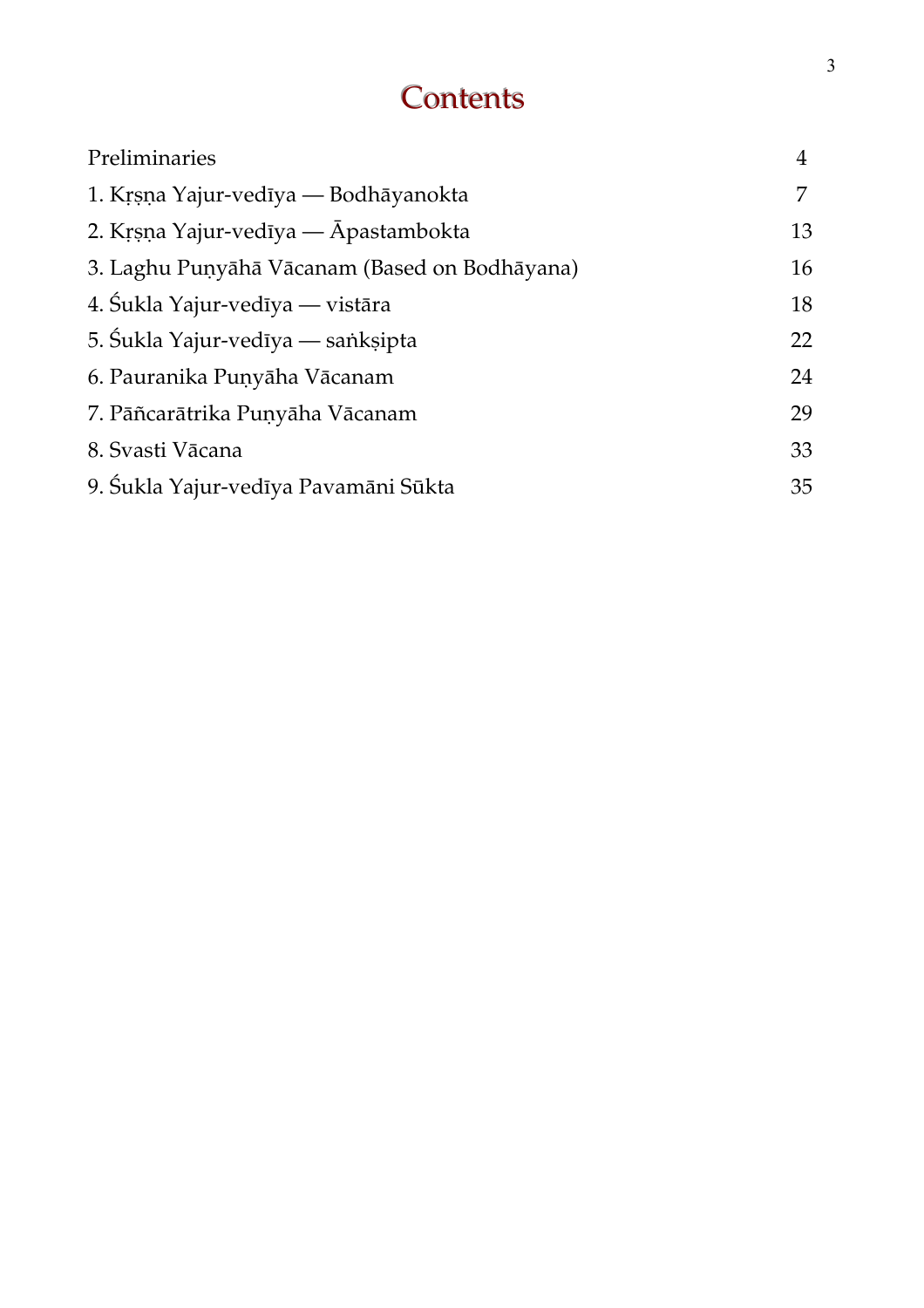### Preliminaries

*The performers take a bath, wear clean clothes and sitting facing the east perform Ganeśa pūjā,and svasti-vācana (see appendix) thereafter the purohit and ṛitviks perform the establishment of the Kalaśa.*

### Kalaśa sthāpanam.

*The kalaśa-sthāpanam of the Vājasaneyīs is very elaborate and is as follows.*

- *A mandala of eight petals is drawn with rice on an altar.*
- *Take gandha-akṣata-puṣpa and recite:—*

#### mahī dyauḥ prthivī ca na imam yajñam mimikṣatām |

### pipṛtān no bharimabhiḥ ||

 *May Heaven and Earth, the Mighty duality, gaze upon this our sacrifice, and feed us full with nourishments.V.S. 8:32*

*Place a pile of seven types of grains on the maṇḍala*

dhānyamasi dhinuhi devān prāṇāya tvo dānāya tvā vyānāya tvā | dīrghāmanu prasitim āyuṣe dhāṁ devo vas savitā hiraṇya pāṇiḥ prati gṛbhnā tvacchidrena pāninā caksuse tvā mahīnām payo'si ||

*You are grain. You please the Gods. You are the life-force. You are for diffusive breathing. May I live a long healthy life.* May Savitar the God, the golden-handed, with flawless hand unto himself receive you. You are *pleasant to look upon. Of the Great Ones you are the essence. V.S. 1:20* 

*With the following mantra place the kalaśa on the pile of grains.*

ā ji̍ghra ka̱laśa̍m ma̱hyā tvā̍ viśa̱ntvinda̍vaḥ | puna̍r ū̱rjā ni va̍rtasva̱ sā na̍ḥ sahasram dhukṣvoru dhārā payasvatī punar mā visatādrayih ||

*Smell the jug. Let Soma drops flow into you, O Mighty One. Return again with store of energetic force. Pour for us wealth in abundance with full broad streams and floods of milk. Let riches come again to me. V.S.8:42*

*Fill the kalaśa with water*

varunasyottambhanam asi varuṇasya skambha sarjanī stho varuṇasya 'rta sadanyasi | varunasya 'rta sadanam asi varunasya 'rta sadanamā sīda ||

*You are a basis for Varuna to rest upon. Ye are the supports that strengthen Varuna's pillar.* You are the lawful seat where Varuna sits. Sit on the lawful seat where Varuna sits. V.S.4:36

*Add gandham (sandal paste)*

gandha-dvārāṃ durādharṣāṃ nitya puṣṭāṃ karīṣiṇin | ī̱śvarīgu̍ṁ sarva̍ bhūtā̱nā̱ṃ tām i̱hopa̍hvaye̱ śriyam ||

*I* invoke here in this world the Goddess of prosperity, the Mother Earth, who is inviolable. She is of exhaustable nourishment, representing wealth of cattle. She is the mistress of all creatures.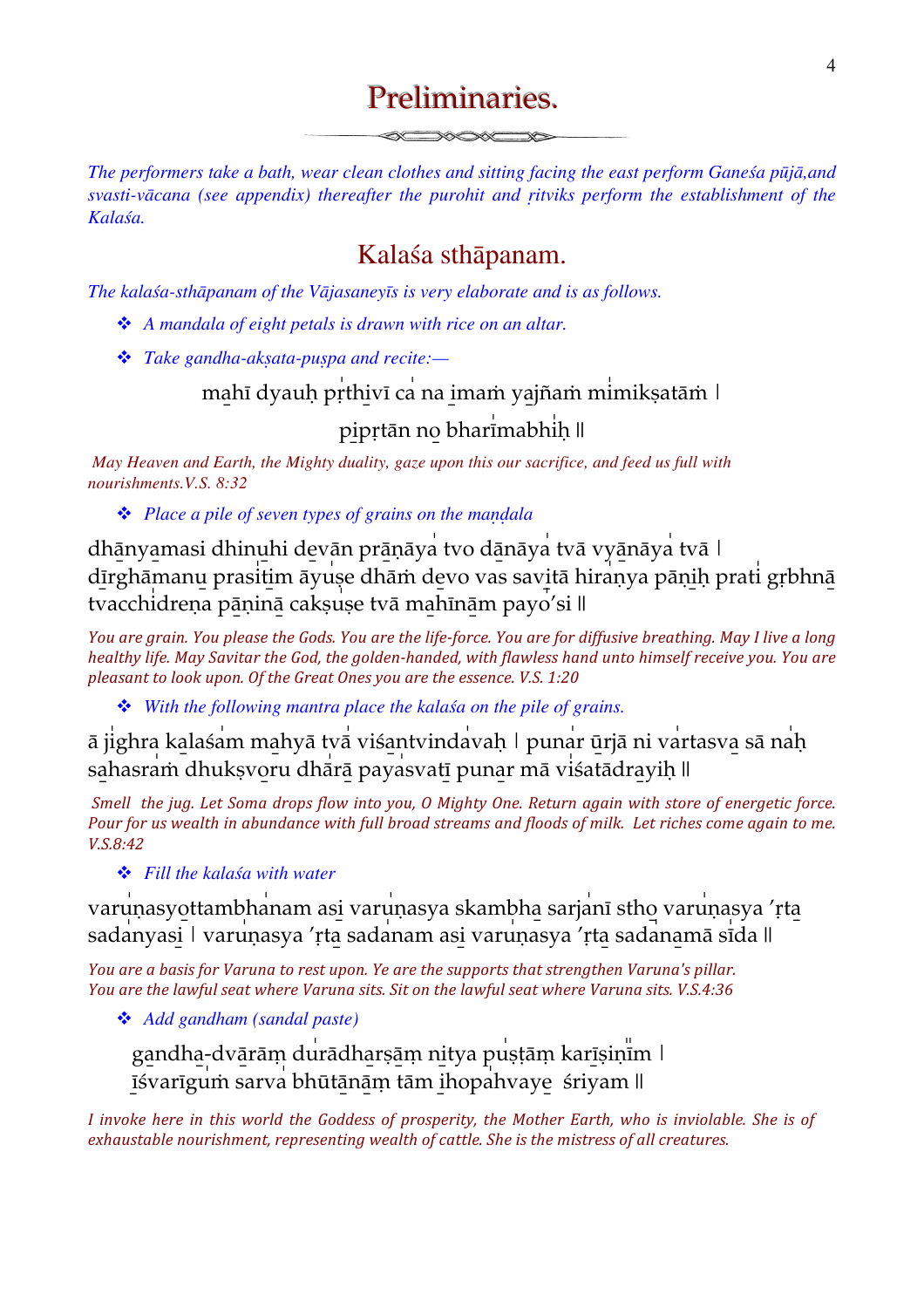*Add dūrva (lawn-grass)*

kāṇḍāt kāṇḍāt prarohantī paruṣaḥ paruṣas pari |

evāno dūrve pratanu sahasreņa śatena ca ||

*Upspringing from your every joint, springing to life from each knot of yours, Thus with a thousand, O lawn-grass with a hundred years do you prolong our lives. V.S.13:20* 

*Place 5 leaves on the mouth of the kalaśa* 

om aśvatthe vo niṣadanam parṇe vo vasatiṣkṛtā |

gobhāja itkilāsatha yat sanavatha pūruṣam ||

*The Holy Fig tree is your home, your mansion is the Parna tree: gainers of cattle shall you be if you regain for me this man. V.S.12:79*

 *Add seven types of soil (from horse-shed, elephant-shed, river, gate of the king, cowshed, cross-roads and ant-hill.)*

syonā pṛthivi bhava-nṛkṣarā niveśanī | yacchanaś-śarma saprathah |

*May* you be thornless O Earth, spread wide before us for a dwelling place. Grant us shelter broad and *secure. (Rig Veda 1.22.15.)*

*Add a betel nut*

yāh phalinīr yā aphalā apuspā yāśca puspanīh |

bṛhaspati prasūtā stā no muñcatvagum hasaḥ ||

*The fruitful, the fruitless, the flowering and the flowerless; Impelled by Brihaspati, may they free us from tribulation.*

*Add five gems (or a pearl)*

om pari vājapatih kavir agnir havyānya kramīt | dadhad ratnāni dāśuṣe ||

*Round the oblation vessel he paced, Agni the wise, the Lord of Strength, giving the offerer precious boons. V.S.11:25*

*Add a piece of gold*

hiranya-garbhas-samavartatāgre bhūtasya jātaḥ patireka āsīt |

sa dādhāra pṛthivīṃ dyām utemāṃ kasmai devāya haviṣā vidhema ||

*IN* the beginning arose Hiranyagarbha, the One Lord of all created beings. He established and supports *this earth and heaven. What God shall we adore with our oblation?* 

*Tie cloth or red thread around the kalaśa.*

om yuvā suvāsāh parivīta ā gāt sa u śreyān bhavati jāyamānah |

tam dhīra saḥ kavaya unnayanti svādhyo3 manasā devayantaḥ ||

*'A* youth, well attired, dressed came hither; sprining to life his glory waxes exponentially. Contemplative in *mind, and God-adoring, highly intelligent sages praise him.* (R.V. 3:8:4)

*Add a pavitrī*

om pavitre stho vaiṣṇavyau savitur vaḥ prasava utpunāmy-acchidreṇa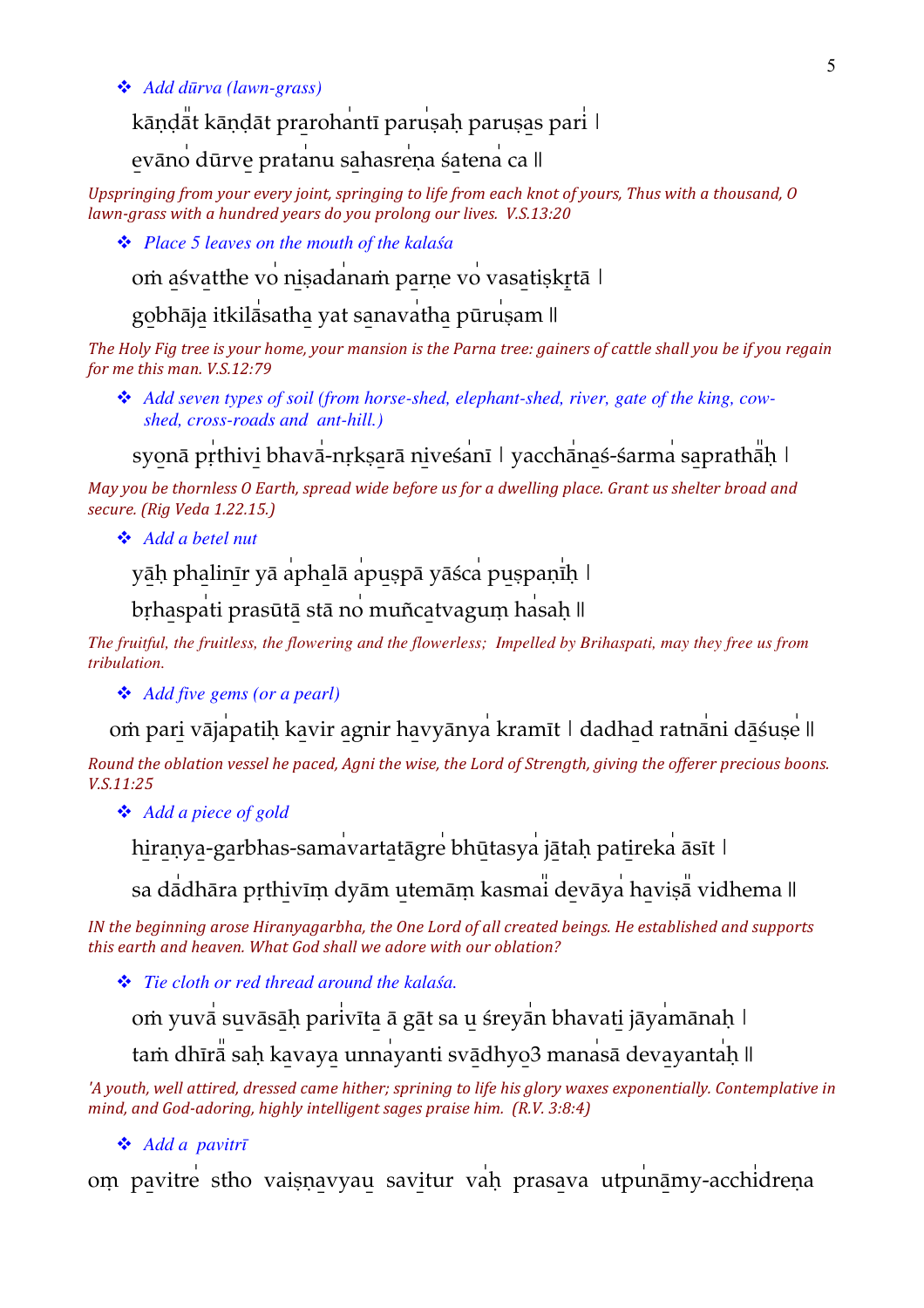pavitreņa sūryasya raśmibhiḥ || tasya te pavitra-pate pavitra pūtasya yat kāmāḥ pune tacchakeyam ||

*Ye two are the purifiers that belong to Vishnu. By the impulse of Savitar, with this flawless purifier I purify you, with the rays of Surya.* (V.S. 1;12)

*Place a saucer of rice over the mouth of the kalaśa*

pūrṇā darvi parā pata supūrṇā punarāpata |

vasneva vikrīnā vahā isam ūrjagum śata-krato ||

*Full, fly away, O ladle, and filled completely fly back to us. O Indra, let us two barter, like goods, our food and strength. V.S.3:49*

*Place a coconut on the top.*

śrīś ca te lakṣmīś ca patnyau | aho rātre pārśve | nakṣatrāṇi rūpam | aśvinau vyāttam | iṣṭaṁ maniṣāṇa | amuṁ maniṣāṇa | sarvaṁ maniṣāṇaḥ ||

*Beauty* and Fortune are your wives: each side of you are Day and Night. The constellations are your form: *the Asvins are your open jaws. Wishing, wish yonder world for me, wish that the Universe be mine. V.S.31:22*

*Invoke Varuṇa in the kalaśa.*

tat tva yāmi brahmaṇā vanda mānas tadā śaste yajamāno havirbhih |

ahedamāno varuneha bodhyuruśagum sa mā na āyuh pramosīh ||

*O Varuna! Praised by Vedic hymns, may I reach your refuge for which I long, through these oblations. I offer you abundant praise, withhold your anger now and enlighten us. Hail! ( RV 4.1.5 TS 2.5.12.3)*

- *Offer ṣoḍaśopacāra pūjā*
- *Procede with the Puṇyāha vācana*

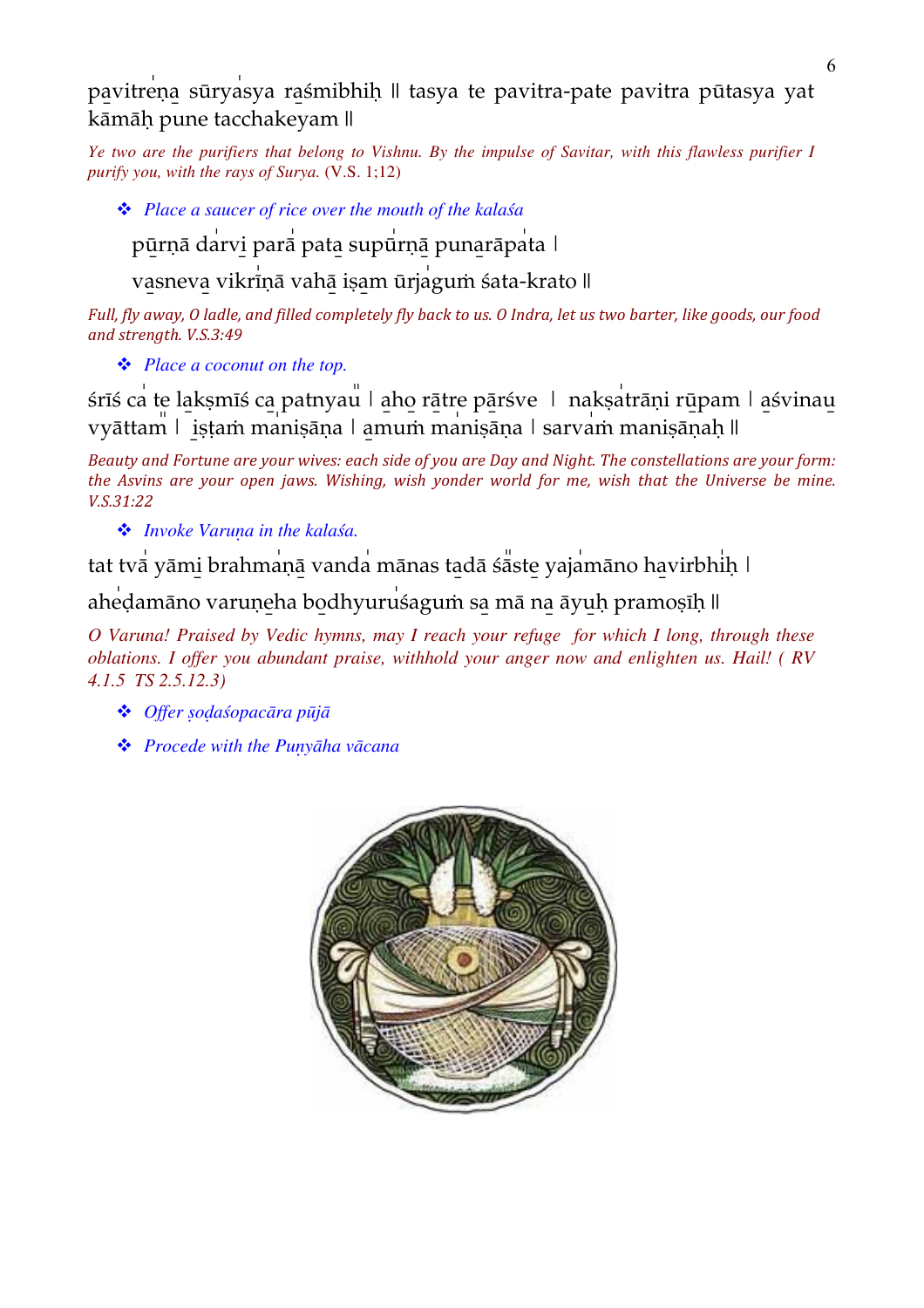### 1. Krsņa Yajur-vedīya — Bodhāyanokta<sup>1</sup>

 $\begin{picture}(150,10) \put(0,0){\line(1,0){10}} \put(15,0){\line(1,0){10}} \put(15,0){\line(1,0){10}} \put(15,0){\line(1,0){10}} \put(15,0){\line(1,0){10}} \put(15,0){\line(1,0){10}} \put(15,0){\line(1,0){10}} \put(15,0){\line(1,0){10}} \put(15,0){\line(1,0){10}} \put(15,0){\line(1,0){10}} \put(15,0){\line(1,0){10}} \put(15,0){\line($ 

**Sankalpah** — harih om tat sat | śrī govinda x 3 | śubhe śobhane muhūrte adye śrī bhagavato mahā-puruṣasya śrī viṣṇoḥ ājñaya pravartamānasya ādya brahmaṇaḥ dvitīya parārdhe śrī śveta varāha kalpe vaivasvata manvantare aṣṭāviṁśatīttame kali yuge kali yugasya prathama pāde jāmbu-dvīpe meroḥ *dakṣiṇa2* dig-bhāge \_\_\_\_\_\_\_ deśe \_\_\_\_\_\_\_ mahā-nagari antargate, vyavahārikānām prabhavādi ṣaṣṭhi saṁvatsarānām madhye \_\_\_\_\_\_\_ nāma saṁvatsare, \_\_\_\_\_\_\_ ayane, \_\_\_\_\_\_\_ rtau, māsottame māse, pakse, tithau, vāsara yuktāyām \_\_\_\_\_\_\_ nakṣatra yuktāyām śrī viṣṇu yoge śrī viṣṇu karaṇe śubha yoga śubha karaṇe sakala graha guna viśesana visisthāyām asyām śubha tithau:—

*Harih* om tatsat. Govinda, Govinda, Govinda, with the sanction of the Supreme Being Lord Vishnu, in this *period during the second half of the life-span of the demiurge Brahma, during the aeon of the White Boar,* during the universal rule of Vaivasvata Manu in the 28th period, during the first quarter of the age of *Kali,* on the planet Earth in land east/west/north/south of mount Meru, in the country of \_\_\_\_\_\_\_, in *the city* of \_\_\_\_\_\_\_\_\_, in the year \_\_\_\_\_\_, of the 60 year Jovian cycle, in the \_\_\_\_\_\_\_, solstice,  $during the \_\_\_\_\_\_\_$ season, in the month of  $\_\_\_\_\_$ , in the  $\_\_\_\_\_$ fortnight, on the  $\_\_\_\_\_\_$ *lunar* day, on a \_\_\_\_\_\_\_\_, day under the constellation of \_\_\_\_\_\_\_\_, with auspicious conjunctions, and all *the planets being benevolently disposed on this ausipicious date:*—

adya mama upāta samasta duritaksaya dvāra śrī parameśvara prītyartham [bhagavad ājñayā bhagavad prītyārthaṁ/kainkarya rūpeṇa<sup>3</sup>] ātma śuddhyartham, śarīra śuddhyartham, gṛha śuddhyartham (bhāndā / kūpa / etc<sup>4</sup>) ) sarvopakaraṇa śuddhyartham, śuddhi punyāha vācanam karisye ||

*For the absolution of all my sins and to please the Supreme Being [with the sanction of the Lord and as service to Him] for the purification of my Self, physical body, house (storehouse, well etc) and all the accessories of worship, I shall now perform the Puṇyāha Vācana ceremony.*

| Purohit; | bhavadbhiḥ anujñātaḥ puṇyāhaṃ vācayiṣye              |
|----------|------------------------------------------------------|
|          | With your permission I shall recite the benediction. |

 $Ritvik<sup>5</sup>$ ; oṃ vācyatām — *Please recite*.

#### Call and response

The yajamāna makes the following offerings to the brāhmins:—

|                                    | Yajamāna    | <b>Brāhmins reply</b> |
|------------------------------------|-------------|-----------------------|
| <i>drips water in their hands:</i> | om āpa      | sivā āpas santu       |
| offers gandha                      | om gandhāh  | sugandhā pāntu        |
| puspāņi                            | om sumanasa | saumanasyam astu      |

<sup>&</sup>lt;sup>1</sup> This version comes from the Bodhāyana Pūrva Prayogah

 $\overline{a}$ 

<sup>2</sup> Insert the direction from the Himalayas on the continent that you are on.

 $3$  The words in square brackets are recited by Srivaishnavas.

<sup>4</sup> etc. refers to any item or space that is to be purified/sanctified.

 $<sup>5</sup>$  The Ritviks are the invited Brahmin priests</sup>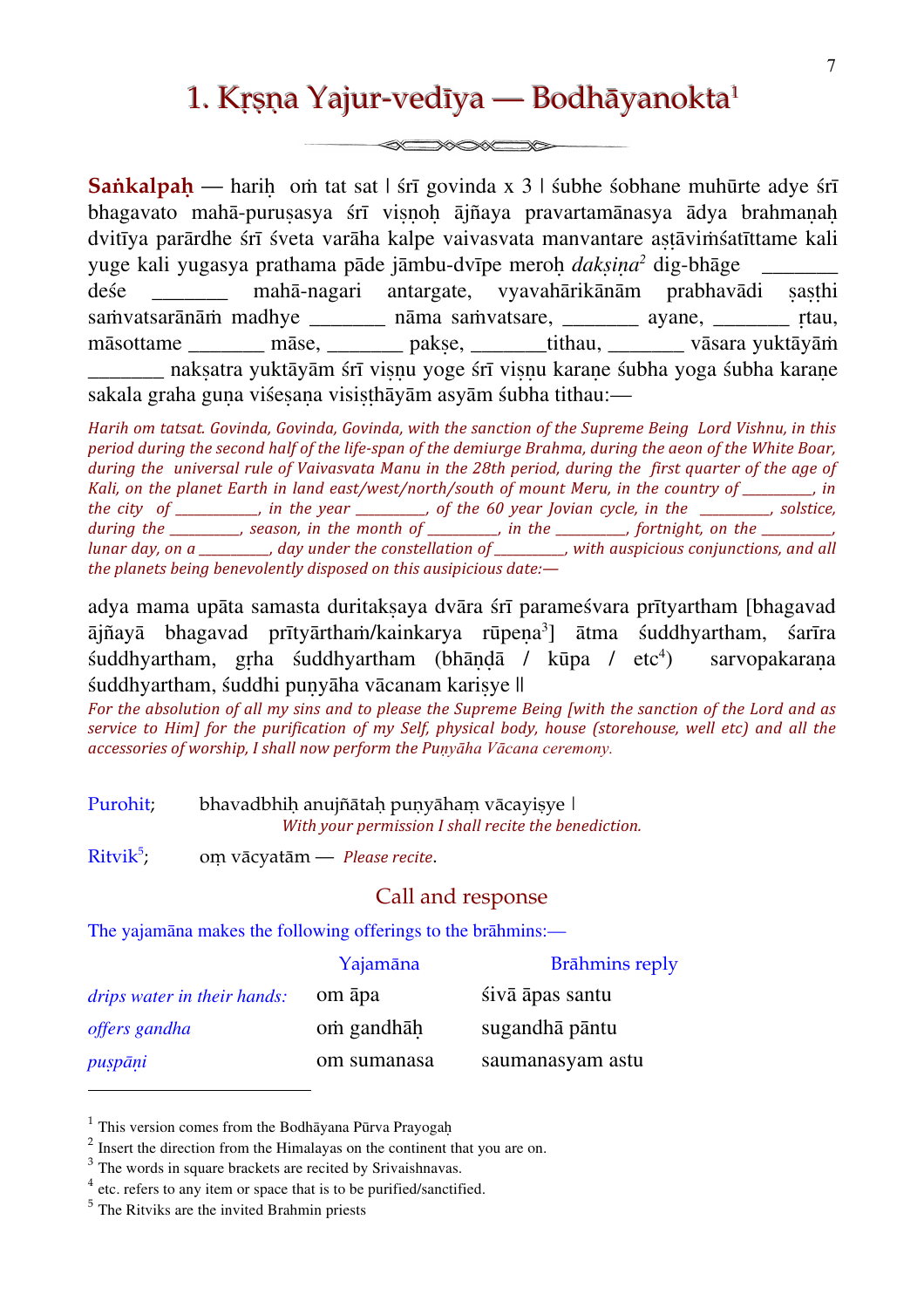| aksatān   | om aksatam    | aksatam cāristam cāstu                   |
|-----------|---------------|------------------------------------------|
| fruit     | om anvahāryam | svanvāhāryo astu                         |
| some coin | om daksinā    | svasti daksināh pāntu bahu<br>deyam astu |

om iḍa devahūrmanur yajñanīr bṛhaspatir ukthāmadāni śagum siṣad viśvedevās sūkta vācaḥ pṛthivi mātarmā mā higuṃsīr madhu maniṣye madhu janişye madhu vakşyāmi madhu vadişyāmi madhu matim devebhyo vācam udyāsagum śuśrūṣeṇyām manuṣyebhyastaṃ mā devā avantu śobhāyai pitaro'numadantu ||

> yajamāna brāhmins manas-samādhīyatām samāhita manasah sma prasīdantu bhavantaḥ prasannāḥ sma puna̍stvā ''di̱tyā ru̱drā vasa̍va̱s sami̍ndhatā̱m | punar brahmāno vasunītha yajñaih | ghrtena tvam tanvam vardhayasva | satyās santu yajamānasya kāmāh ||

Again let the  $\bar{A}$ dityas, Rudras, Vaus, and Brahmans with their rites kindle you, O blazing Agni; Wealth*bringer! May the offered ghee increase your body: May the Sacrificer's wishes come true. V.S.12:44* 

purohit:– bho brāhmaṇāḥ ! asya yajamānasya puṇyāhaṁ bhavanto bruvantu |

ṛtviks:– oṁ puṇyāham astu x 3

svasti na indro vrddhaśravāḥ | svasti naḥ pūṣā viśvavedāḥ |

svasti nas tārksyo aristanemih | svasti no brhaspatir dadhātu ||

*May* our minds incline us to hearing the Spiritual Teachings, may the Divine Sustainer who is all *knowing, nourish us during our spiritual practice, may the Divine Protector guard us from all spiritual error, and may the Lord of Wisdom grant us the realisation of the Truth. (Yajur Veda 25:21)* 

purohit:– bho brāhmaṇāḥ ! asya yajamānasya svasti bhavanto bruvantu |

ṛtviks:– oṁ svastir astu x 3

rdhyāsmā havyair namaso pasadya | mitram devam mitradheyam no astu |

anūrādhān haviṣā vardhayantaḥ | śataṁ jivema śaradas-savirāḥ ||

*May* we prosper, having approached with oblations with salutations, may the radiant Supreme Being be our support. May His bliss-bestowing Grace with oblations ever increase, may we live a hundred autumns *in the company of our heroes. TB.3.1.2.1a*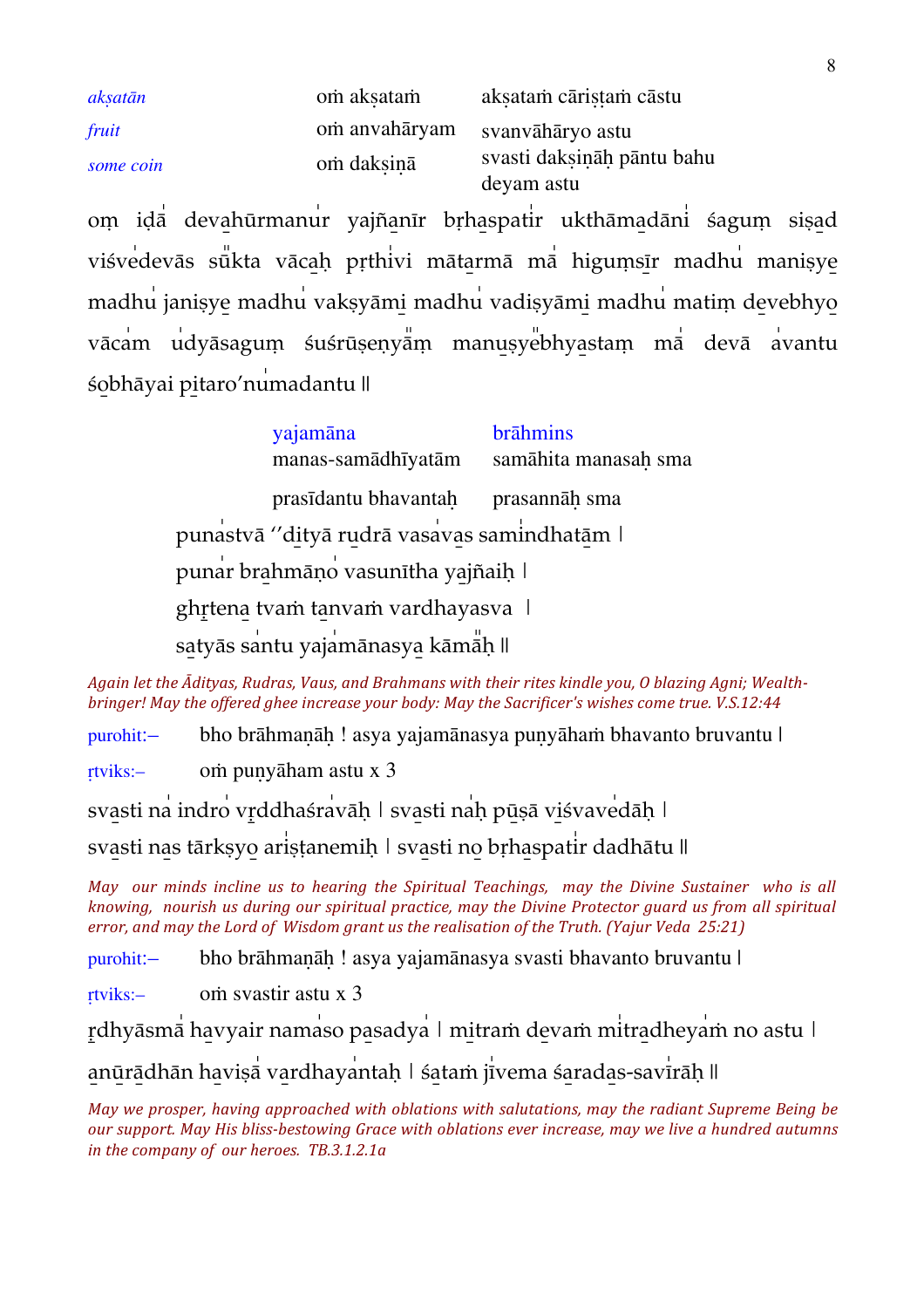purohit:– bho brāhmaṇāḥ ! asya yajamānasya ṛddhiṁ bhavanto bruvantu |

ṛtviks:– oṁ ṛddhir astu x 3

*Drip water on the kumbha, the purohit recites and the ṛtviks respond with "astu!"*

rddhir-astu | samrddhir-astu | punyāha-samrddhir-astu | śāntir-astu | pustir-astu | tuṣṭir-asti | vṛddhir-astu | avighnam-astu | āyuṣyam-astu | ārogyam-astu | oṁ śivam astu | oṁ śivaṁ karmāstu | oṁ karma samṛddhir-astu | oṁ dharma samṛddhir-astu | oṁ veda samṛddhir-astu | oṁ śāstra samṛddhir-astu | oṁ dhana-dhānya samṛddhirastu | oṁ putra pautra saṁpad-astu | oṁ iṣṭa-saṁpad-astu |

*Drip water in the South-west direction.*

oṁ sakala ariṣṭa nirasanam-astu | oṁ yat pāpaṁ rogaṁ śokam akalyāṇaṁ tat dūre pratihatam-astu |

*Drip water on the kumbha*

sarva śobhanam bhavatu | sarva sampadās santu | om śanno astu dvipade śam catuṣpade || oṁ śāntiḥ śāntiḥ śāntiḥ ||

purohit:– tat tat karma yad daivatyaṁ bhavati tasya nāma gṛhṇāti asau priyetām |

ṛtviks:– prīyantāṁ bhagavān asau ||

#### **Varuṇa āvāhānam**

imam me varuṇa śrudhī havam adyāca mṛḍaya | tvām avasyurācake | tat tvā yāmi brahmaṇā vanda mānas tadā śāste yajamāno havirbhiḥ | aheḍamāno varuṇeha bodhyuruśagum sa mā na āyuḥ pramoṣīḥ ||

*O Lord Varuna listen now to my invocation. Be gracious even now. I approach you seeking your protection.* O Varuna! Praised by Vedic hymns, may I reach your refuge for which I long, through these *oblations. I offer you abundant praise, withhold your anger now and enlighten us. Hail!* (*RV 4.1.5 TS 2.5.12.3)*

asmin kumbhe varuṇam dhyāyāmi āvāhayāmi ||

upacāras — āsanam samarpayāmi | arghyam | pādyam | ācamanīyam | snānam | vastra artham aksatām | upavītam | gandham | puspam | puspaih pūjayāmi – oṃ varuṇāya namaḥ, pracetase, surūpiṇe, apāṃ-pataye, makaravāhanāya, jalādhipataye, pāśa-hastāya, aneka-maṇi-bhūṣitāya, oṃ varuṇāya namaḥ | dhūpam | dīpam | neivedyam | tām-būlam | karpūra nirājanam |

oṃ jala-bimbāya vidmahe nīla-puruṣāya dhīmahi | tanno varuṇa pracodayāt

#### Japam

om dadhi krāviņņo ākāriṣaṃ jiṣṇor aśvasya vājinah |

surabhi no mukhā karat praṇa āyūguṁṣi tāriṣat ||

*May* the Lord, the Supporter, the Ruler and the victorious Measurer of the Cosmos, the Repository of all *knowledge who has taken the form of Hayagriva and to whom I offer my obeisance; free us from all*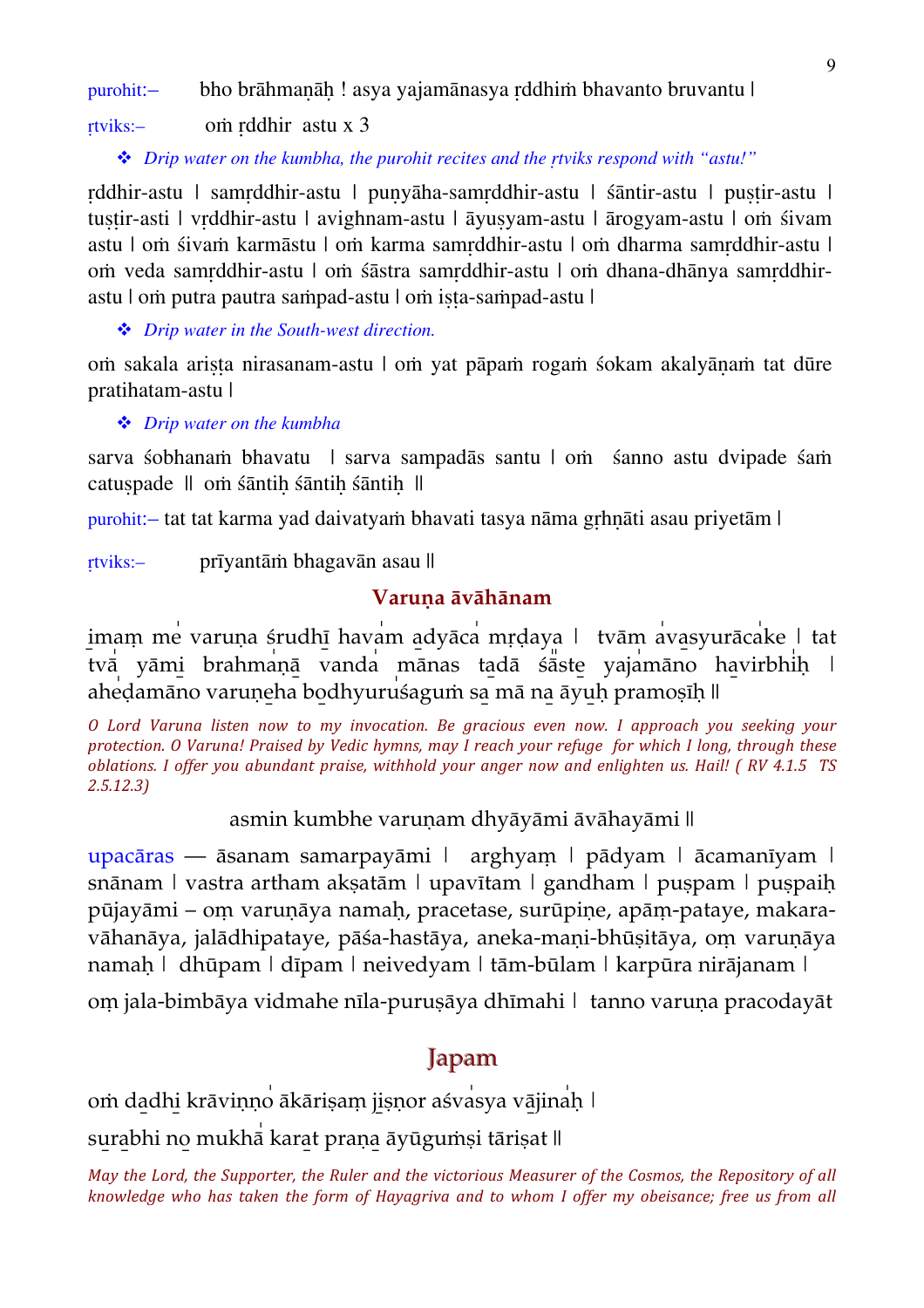#### hindrances to the performance of righteous deeds.

āpo̱ hiṣṭho ma̍yo̱ bhuva̱ḥ | tā na̍ ū ̱rje da̍dhātana | ma̱he raṇā ̍ya̱ cakṣa̍te | yo vaś-śivatamo rasah | tasya bhājayateha nah | uśatīr-iva mātarah | tasmā aranga māma vaḥ | yasya kṣayāya jinvatha | āpo janayathā ca naḥ |

*O* Waters! you are beneficent, so grant to us nourishment that we may behold great delight. Grant us a *share in that great bliss that you possess, like Mothers in their tender solicitous love. To you we come gladly for Him, to whose abode you lead us on. Make us pure through wisdom and grant us to be reborn with splendour.*

hiranya varnā śucayah pāvakā yāsu jātah kasvapo yāsvindrah |

agnim yā garbham dadhire virūpās tā na āpaś śaggas syonā bhavantu ||

Golden of colour, pure and purifying, in which was born Kashyapa, in which Indra. May these waters who *have conceived Agni as a germ, of varied forms; be gentle and kind to us.* 

yāsāgum rājā varuno yāti madhye satyānrte avapaśyan janānām |

madhuścutaś śucayo yāḥ pāvakās tā na āpaś śaggas syonā bhavantu ||

*Those in whose midst Varuna (The cosmic mind) moves, gazing on the truth and falsehood of the people. exuding* sweetness, pure, purifying; may these waters be kind and grant us peace.

yāsām devā divi kŗņvanti bhakṣaṃ yā antarikṣe bahudhā bhavanti |

yāh prthivim payasondanti śukrās tā na āpaś śaggas syonā bhavantu ||

*Those Waters* which in the heavens the gods consume, those that are abundant in the atmosphere. *Those* that inundate the earth with their liquid, the pure ones; may these waters be kind and grant us *peace.*

śivena mā cakṣuṣā paśyatāpaś śivaya tanuvopa spṛśata tvacam me |

sarvāgum agnīgum rapsusado huve vo mayi varco balam ojo nidhatta ||

*With auspicious eyes gaze on me, O Waters; with auspicious form, touch my skin; I invoke all the principles* of divine wisdom that dwell in the waters; confer on me enlightenment, strength and *spiritual force. (* (Krishna Yajur Veda 5;6;1a-d)

pavamānas suvarjanaḥ | pavitreṇa vicarṣaṇiḥ | yah potā sa punātu mā ||

*May Pavamana (Agni* — *the principle of enlightenment)* with his purifying capabilities, popular amongst *all peoples, purify us today. (V.S.19;42)*

punantu mā deva-janāḥ | punantu manavo dhīyā | punantu viśva āyavah ||

*Purify* me *O* gods, purify the thoughts of my mind. Purify me of all things that be. (V.S. 19;39)

jātavedaḥ pavitravat | pavitreṇa punāhi mā | śukreṇa deva dīdyat | agne kratvā

kratūgum ranu ||

*O* Radiant God the omniscient, as a filter; purify me, refulgent with your pure bright capacity to purify  $-$  with powers according to your own. (V.S.19;40)

yatte pavitram arcisi | agne vitatam antarā | brahma tena punīmahe ||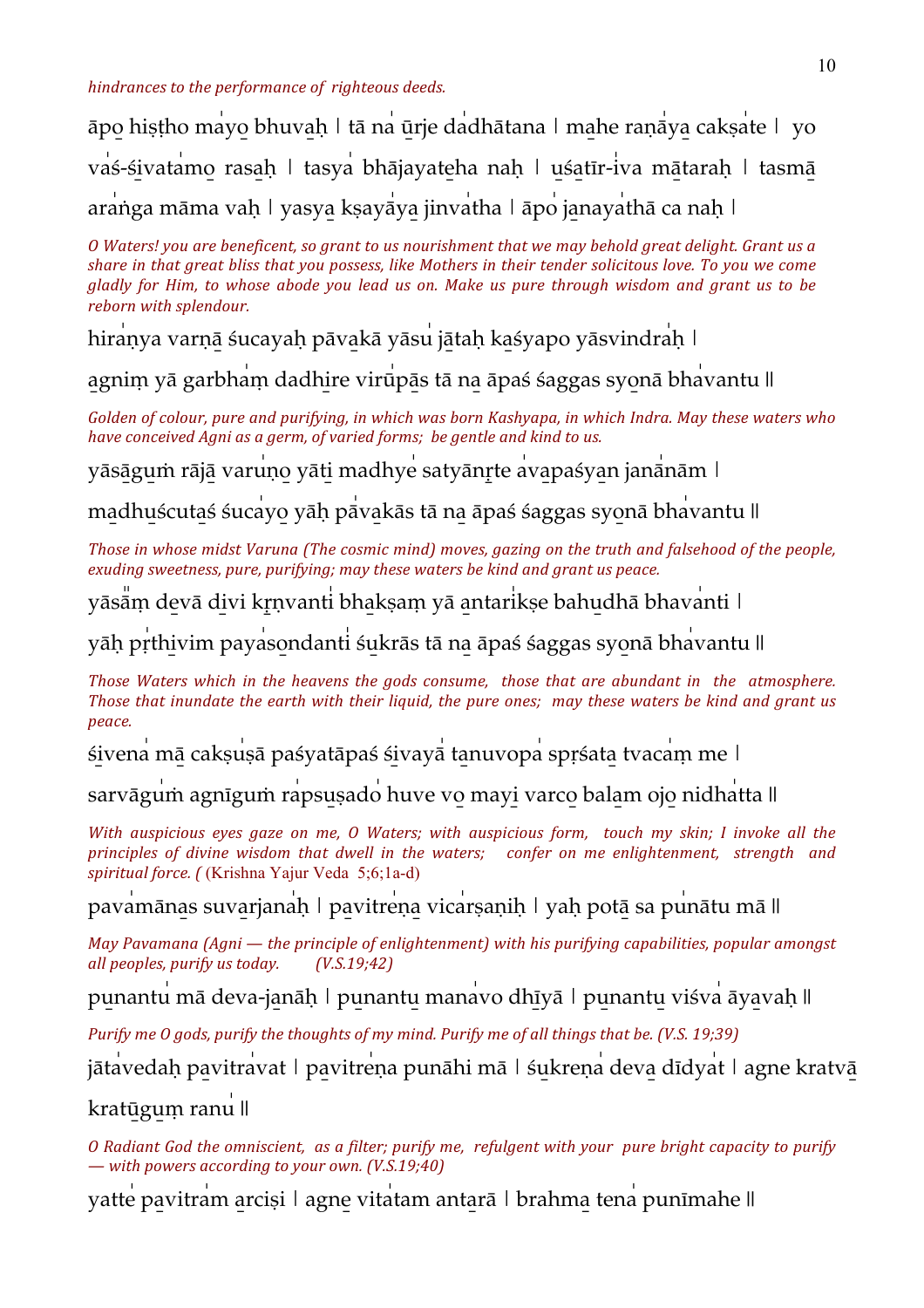*O* Agni your capacity to purify is diffused through all your fiery glow. *O* Sacred knowledge! through you *may I become pure.* (*V.S. 19;41*)

ubhābhyām deva savitaḥ | pavitrena savena ca | idam brahma punīmahe ||

*God* who impels (to enlightenment), purify me by both these, purifying power and sacrifice, and may I be *purified through sacred knowledge. (V.S. 19;43)*

vaiśvadevī punatī devyāgāt | yasyai vahvīs tanuvo vīta pṛṣṭhāḥ |

tayā madantas sadham adyesu | vayaggas syāma patayo rayīnām ||

The purifying goddess who is dear to all gods has come, she who contains these many beautiful forms. *Through her may we in sacrificial banquets rejoice, and may we become prosperous. (V.S. 19;44).* 

vaiśvā na ro raśmibhir mā punātu | vātah prā nenesiro ma'yo bhūh |

dyāvā prthivī payasā payobhih | rtāvarī yajñiye mā punītām ||

*O* Internal Principle of Life purify me with your rays. *O* Wind, with your Cosmic Breath purify me, *invogorating* me that I may attain happiness. O Heaven and earth, with your rain and with your water sources purify me, make me pure and fit for self- sacrifice.

brhadbhis savitas trbhih | varsisthair deva manmabhih |

agne daksaih punāhi mā ||

*By* the three great Savitars ( Gayatris — prayers for enlightenment recited at morning, noon and dusk) *may I be made pure, May the Highest and preeminent God by wisdom purify me, O Mystic Fire by your skill* purify me.

yena̍ de̱va apu̍nata | yenāpo̍ di̱vyaṅkaśa̍ḥ |

tena divyena brahmaṇā | idam brahma punīmahe ||

*May* that Divine Spiritual Knowledge, that is hallowed by the gods, by which water; by the Divine *Wisdom, may Wisdom purify this.* 

yah pā vamānīr adhyeti | rsibhis sambhrtagum rasam |

sarvagum sa pūtam aśnāti | svaditam mātariśvanā ||

*One* who studies (and chants) these Pavamani verses; the essence of the knowledge gathered by the *Rishis* — *becomes purified, he then enjoys all things made sweet by the touch of the Mystic Fire.* 

pāvamānīr yo adhyeti | rṣibhis sambhrtagum rasam |

tasmai sarasvatī duhe | ksīragum sarpir madhūdakam ||

*Whoever studies the verses, the essence of knowledge stored by the Sages. For him Sarasvati (the goddess of knowledge)* pours forth milk, butter, honey and water.

pāvamānis svastyayanīḥ | sudughā hi payasvatīh |

rsibhis sambhrto rasah | brāhmanesv-amrtagum hitam ||

*Yea, for the purifying Cosmic Wisdom, flows abundantly, exuding the principle of life, bringing us weal,* spiritual substance stored by the sages, the nectar of immortality deposited with the Brahmins.

pavamānīr diśantu naḥ | imam lokam atho amum |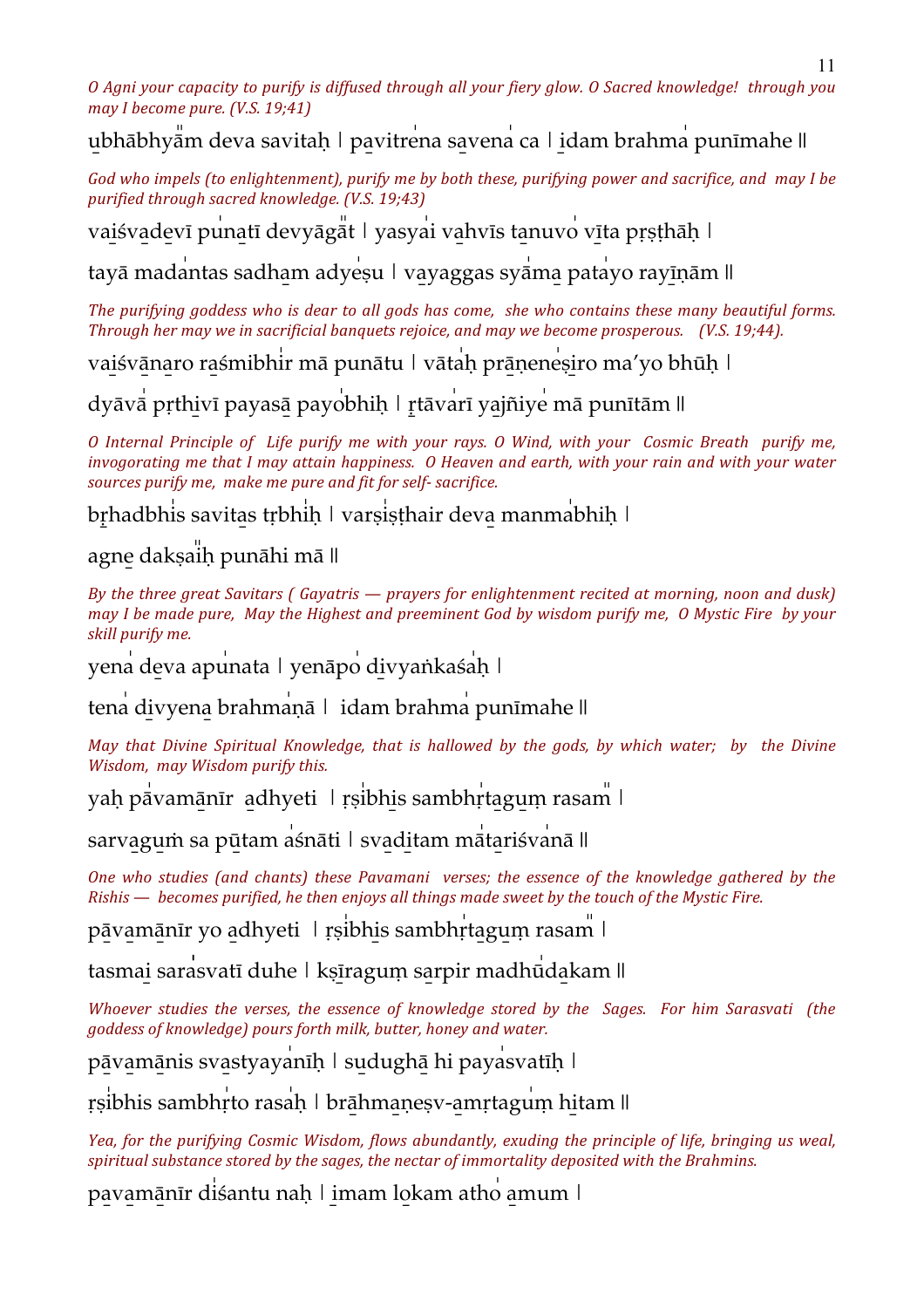kāmān samardhayantu naḥ | devīr devaiḥ samābhṛtāḥ ||

*So* may the Mystic Fire bestow on us this world and the next, and gratify the desires of our hearts, so may *all the goddesses along with the gods.* 

pāvamānis svastyayanīh | sudughā hi ghrtascutah |

rṣibhis sambhrto rasah | brāhmaṇeṣv-amṛtagum hitam ||

*Yea, for the purifying Cosmic Wisdom, flows abundantly, exuding the principle of sacrifice, bringing us weal, spiritual substance stored by the sages, the nectar of immortality deposited among the Brahmins,* 

yena devāḥ pavitreņa | ātmānam punate sada |

tena sahasra dhāreṇa | pāvamānyaḥ punantu mā ||

The purifying flood (of wisdom) whereby the gods ever purify themselves, with that Wisdom in a thousand currents may the Mystic Fire purify us.

prājā patyam pavitram | śatodyā magum hiran mayam |

tena brahma vido vayam | pūtam brahma punīmahe ||

That which is offered to the Creator is pure; with an hundred precious efforts, may we strive to become Knowers-of-Brahman, may that Spiritual Wisdom purify us. (S.V. Part ii, book 5 Hymn 8)

indras sunītī saha mā punātu | somas svastyā varuņas samīcya |

yamo rājā pramṛnābhiḥ punātu mā | jātavedā morjayantyā punātu |

om bhūrbhuvasuvah ||

*May Indra (The Mind) purify me with good polity, Soma (the Moon) with health, Varuna (The Cosmic Witness)* with propriety, Yama the king (the Principle of Dharma) with restraint; and Agni (the Mystic *Fire*) with energy.

ābra̍hman brāhma̱ṇo bra̍hma varca̱sī jāyatā ̱m asmin rā ̱ṣṭre rā ̍ja̱nya̍ iṣa̱vya̍ś śūro mahāratho ja yatām, dogdhrī dhenur voḍha 'nadhvān āśus saptiḥ purandhri yoṣā jiṣṇū ratheṣṭhās sabheyo yuvā'sya yajamānasya vīro jā yatām, nikā me nikā me naḥ parjanyo varṣatu phalinyo na oṣadhayaḥ pacyantām yoga kṣemo naḥ kalpatām ||

In the Priesthood let there be born the Brahmana illustrious with Spiritual Knowledge; In the kingdom let *there be born a prince, a skilled archer, a hero and a great-car-warrior; the milch cow; the ox capable of bearing burdens;* the swift race horse; the industrious woman; the victorious warrior, the youth fit for the *assemble.* To this sacrificer may a hero be born. May Parjanya send rain according to our needs, may the *plants ripen with fruit and may acquisition and preservation of possessions be secured for us.* 

tacchamyo rāvŗņīmahe | gātum yajñāya | gātum yajña-pataye | daivī svastir astu naḥ | svastir mānuṣebhyaḥ | ūrdhvaṃ jigātu bheṣajam | śanno̍ astu dvi̱pade̎ | śaṃ catu̍ṣpade || oṁ śāntiḥ x 3

*We* worship the Supreme Being for the welfare of all. May we be free from all miseries and shortcomings so that we may always chant in the sacrifices and for the Lord of Sacrifices. May the medicinal herbs *grow* in potency, so that diseases can be cured effectively. May the devas grant us peace. May all human *beings be happy, may all the birds and the beasts also be happy. Om Peace Peace Peace.*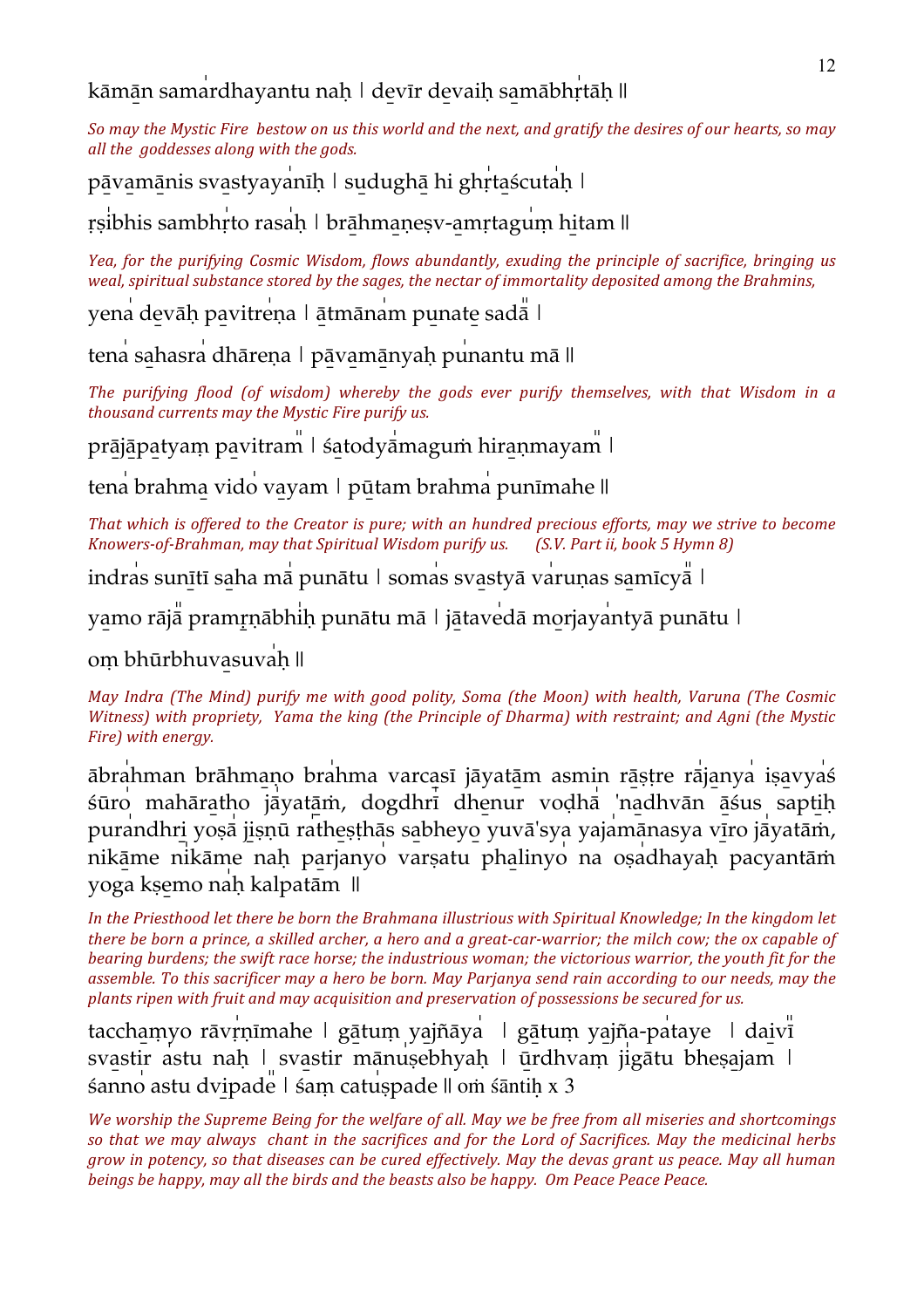#### *Varuṇa udvāsanam |*

#### **Prokṣaṇam (sprinkling)**

devasya tva savituḥ prasave'śvinor bā hubhyam pūsno hastabhyāgum sarasvatyai vāco yantur yantreņā gnes tvā sāmrā į yenā bhisintreāmi | drupadādi venmumucānaḥ | svinnas snātvī malād iva | pūtam pavitrenevājyaṃ | āpas śundhantu̱ maina̍saḥ | oṃ bhūr-bhuva̱s-suvaḥ x 3 ||

*Impelled by the Lord Savita*  $-$  *the Impeller, with the arms of the Ashvins (Right Knowledge & Right Action)* and with the hands of Pushan — the Nourisher, with the voice of Sarasvati — Divine Knowledge, *with* the control of the Controller, I asperse with sovereignty. As one released from a fetter, or cleansed by *bathing after toil.* As butter which has been purified through a filter, let this water purify me from all sins. *(VS. 20;20)*

#### **Prāśanam (drinking)**

āpa̱ idvā u̍ bheṣa̱jīr āpo̎ amīva̱ cānta̍nīḥ | āpa̱s sarva̍sya bheṣa̱jīs tā me̎ kṛṇvantu bheṣa̱jam ||

*These* waters have their healing powers. These waters drive away disease (Spiritual imperfections). These *waters have a balm for all, let them be as (spiritual) medicine for you. (RV. 10.137.6)* 

### 2. Kṛṣṇa Yajur-vedīya — Āpastambokta $^6$

XXXXII

### *Varuṇa āvāhānam & ṣoḍaśa upacāra pūjā*

purohit ritviks bhavadbhiḥ anujñātaḥ puṇyāhaṃ vācayiṣye | oṃ vācyatām *With your permission I shall recite the benediction* puṇyāham bhavanto bruvantu | *May this rite bring sanctification.* oṃ puṇyāham astu | karmaṇe svasti bhavanto bruvantu | *May this rite be propitious* oṃ karmaṇe svasti astu | ṛddhiṁ bhavanto bruvantu | *May this rite flourish* oṃ karma ṛddhyatām |

*Drip water on the kumbha*

 $\overline{a}$ 

oṃ ṛddhīr astu | samṛddhir astu | puṇyāha samṛddhir astu | śāntir astu | puṣṭir astu | tuṣṭir astu | ṛddhir astu | avighnam astu | āyuṣyam astu | ārogyam astu | go-brāhmaṇebhyo śubham bhavatu |

#### *Drip water in the South-western direction*

sakala ariṣṭa nirasanam astu | yat pāpam tat pratihatam astu |

 $6$  This is the version of the followers of the  $\overline{A}$  pastamba school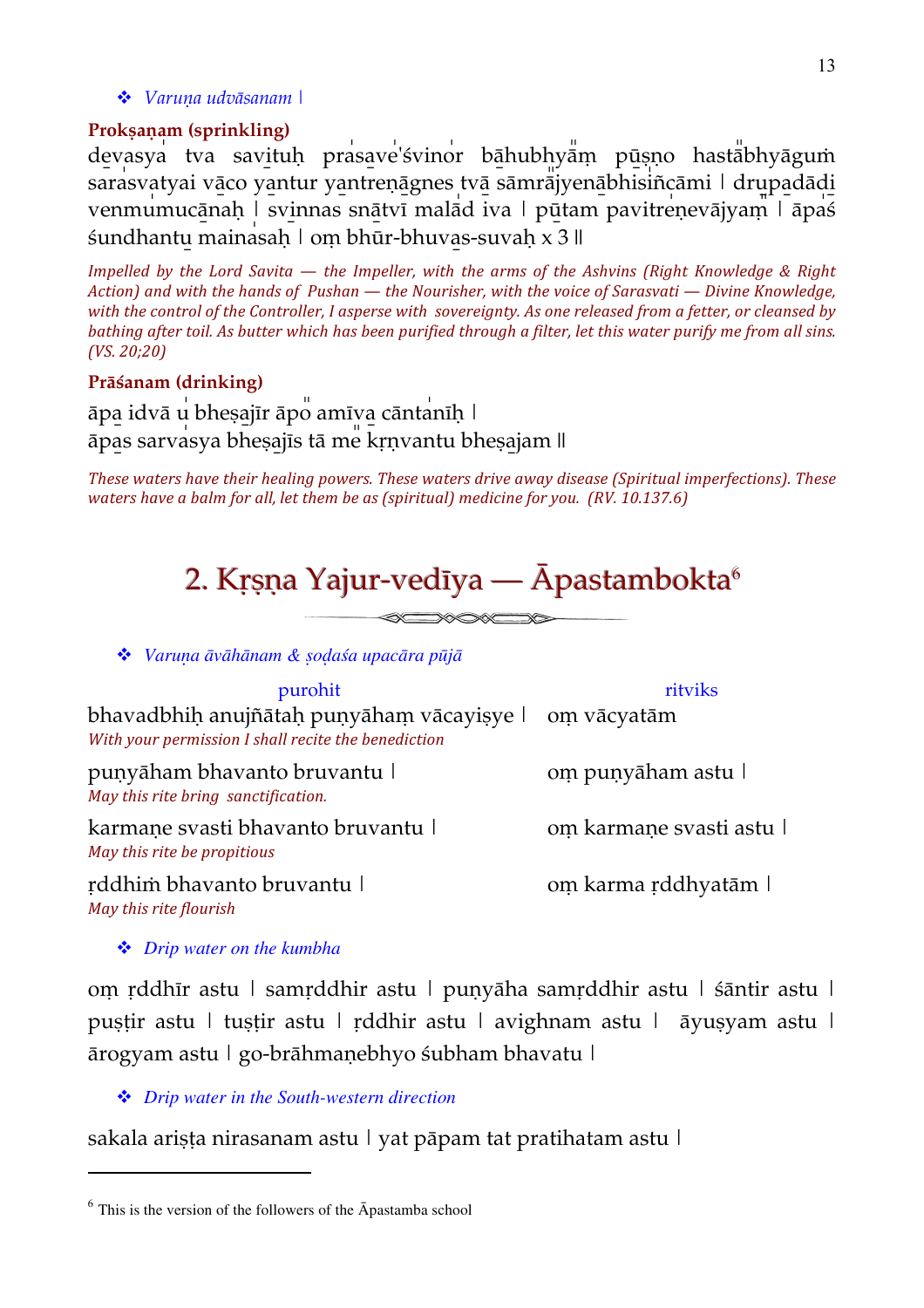#### *Drip water on the kumbha*

sarva śobhan bhavatu | sarva sampadāḥ santu | oṃ śāntiḥ śāntiḥ śāntiḥ ||

#### Japa

dadhi krāviņņo ākāriṣaṃ jiṣṇor aśvasya vājinaḥ | surabhi no mukha karat praṇa āyūguṁṣi tāriṣat || āpo hiṣṭho mayo bhuvaḥ | tā na ūrje dadhātana | mahe raṇāya cakṣate | yo vas-sivatamo rasaḥ | tasya bhājayateha naḥ | uśatīr-iva mātaraḥ | tasmā aranga māma vaḥ | yasya kṣayā ya jinvatha | āpo janayathā ca naḥ | hiraṇya varṇā śucayaḥ pāvakā yāsu jātaḥ kaśyapo yāsvindrah | agnim yā garbham dadhire virūpās tā na āpas saggas syonā bhavantu || yāsāgum rājā varuņo yāti madhye satyānrte avapaśyan janānām | madhuścutaś śucayo yāḥ pāvakās tā na āpaś śāggas syonā bhavantu || yāsām devā divi kṛnvanti bhakṣaṃ yā antarikṣe bahudhā bhavanti | yāḥ pṛthivim payasondanti śukrās tā na āpaś śaggas syonā bhavantu || śivena mā cakṣuṣā paśyatāpaś śi̱vayā ̍ ta̱nuvopa̍ spṛśata̱ tvaca̍ṃ me | sarvāgu̍ṁ agnīguṁ rapsușado huve vo mayi varco balam ojo nidhatta || pavamānas suvarjanaḥ | pavitreņa vicarṣaṇiḥ | yaḥ potā sa punātu mā | punantu mā deva-janāḥ | punantu manavo dhīyā | punantu viśva āyavaḥ || jātavedaḥ pavitravat | pavitreņa punāhi mā | śukreņa deva dīdyat | agne kratvā kratūgum ranu | yatte pavitram arciși | agne vitatam antarā | brahma tena punīmahe || ubhābhyam deva savitaḥ | pavitrena savena ca | idam brahma punīmahe | vaiśvadevī punatī devyāgāt | yasyai vahvīs tanuvo vīta pṛṣṭhāḥ | tayā madantas sadham adyeṣu | vayaggas syāma patayo rayīṇām || vaiśvānaro raśmibhir mā punātu | vātaḥ prāṇeneṣiro ma'yo bhūḥ | dyāvā pṛthivī payasā payobhiḥ | ṛtāvarī yajñiye mā punītām || bṛhadbhis savitas tṛbhiḥ | varṣiṣṭhair deva manmabhiḥ | agne dakṣaiḥ punāhi mā || yena deva apunata | yenāpo divyaṅkaśaḥ | tena divyena brahmaṇā | idam brahma punīmahe | yaḥ pāvamānīr adhyeti | ṛṣibhis sambhṛtagum rasam | sarvagum sa pūtam aśnāti | svaditam mātariśvanā || pāvamānīr yo adhyeti | rṣibhis sambhrtagum rasam | tasmai sarasvatī duhe | kṣī ragum sarpir madhū dakam | pāvamānis svastyayanīḥ | sudughā hi payasvatīḥ | rṣibhis sambhrto rasaḥ | brāhmaṇeṣv-amṛtaguṃ hitam | pavamānīr disantu naḥ | imam lokam atho amum | kāmān samardhayantu naḥ | devīr devaiḥ samābhṛtāḥ || pāvamānis svastyayanīḥ | sudughā hi ghṛtaścutaḥ | rṣibhis sambhrto rasaḥ | brāhmaņeṣv-amṛtaguṃ hitam | yena devāḥ pavitreṇa | ātmānam punate sadā | tena sahasra dhāreṇa | pāvamānyaḥ punantu mā || prājāpatyaṃ pavitram | śatodyā magum̀ hiranmayam | tena brahma vido vayam | pūtam brahma punīmahe | indras sunītī saha mā punātu | somas svastyā varuņas samīcyā | yamo rājā pramṛṇābhiḥ punātu mā | jātavedā morjayantyā punātu | oṃ bhūrbhuva̱suva̍ḥ ||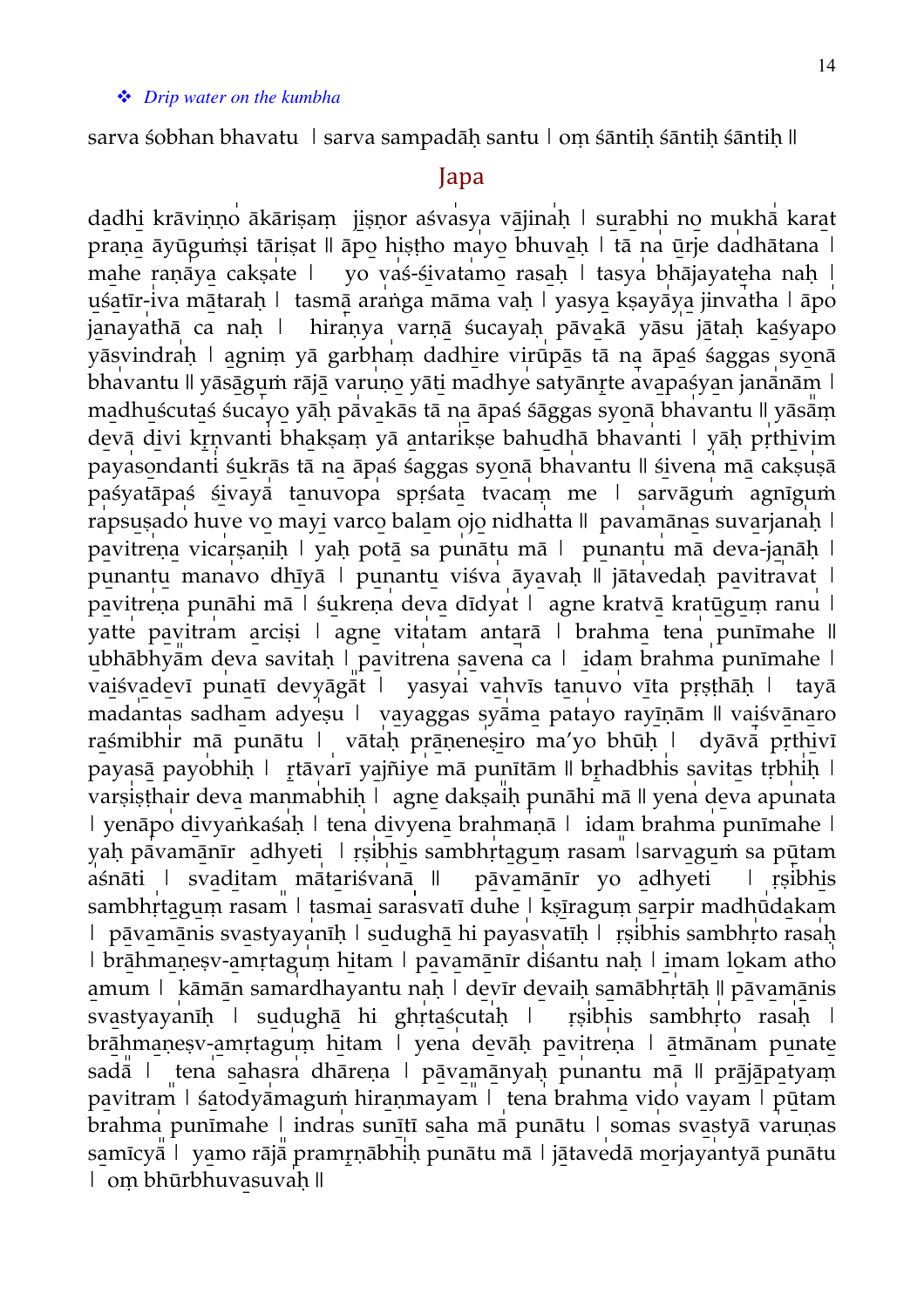tacchamyo rāvŗņīmahe | gātum yajñāya | gātum yajña-pataye | daivi svastir astu naḥ | svastir mānuṣebhyaḥ | ūrdhvaṃ jigātu bheṣajam | śanno̍ astu dvi̱pade̎ | śaṃ catu̍ṣpade || oṁ śāntiḥ x 3

*Varuṇa udvāsanam |*

#### **Prokṣaṇam (sprinkling)**

devasya tva savituḥ prasave'śvinor bā hubhyam pūṣṇo hastabhyāgum sarasvatyai vāco yantur yantreņā gnes tvā sāmra iyenā bhisincāmi | drupadādi venmumucānaḥ | svinnas snātvī malād iva | pūtam pavitrenevājyaṃ | āpas śundhantu mainasaḥ | oṃ bhūr-bhuvas-suvaḥ x 3 ||

### **Prāśanam (drinking)**

āpa̱ idvā u̍ bheṣa̱jīr āpo̎ amīva̱ cānta̍nīḥ |

āpa̱s sarva̍sya bheṣa̱jīs tā me̎ kṛṇvantu bheṣa̱jam ||

*These* waters have their healing powers. These waters drive away disease (Spiritual imperfections). These *waters have a balm for all, let them be as (spiritual) medicine for you.* (RV. 10.137.6)

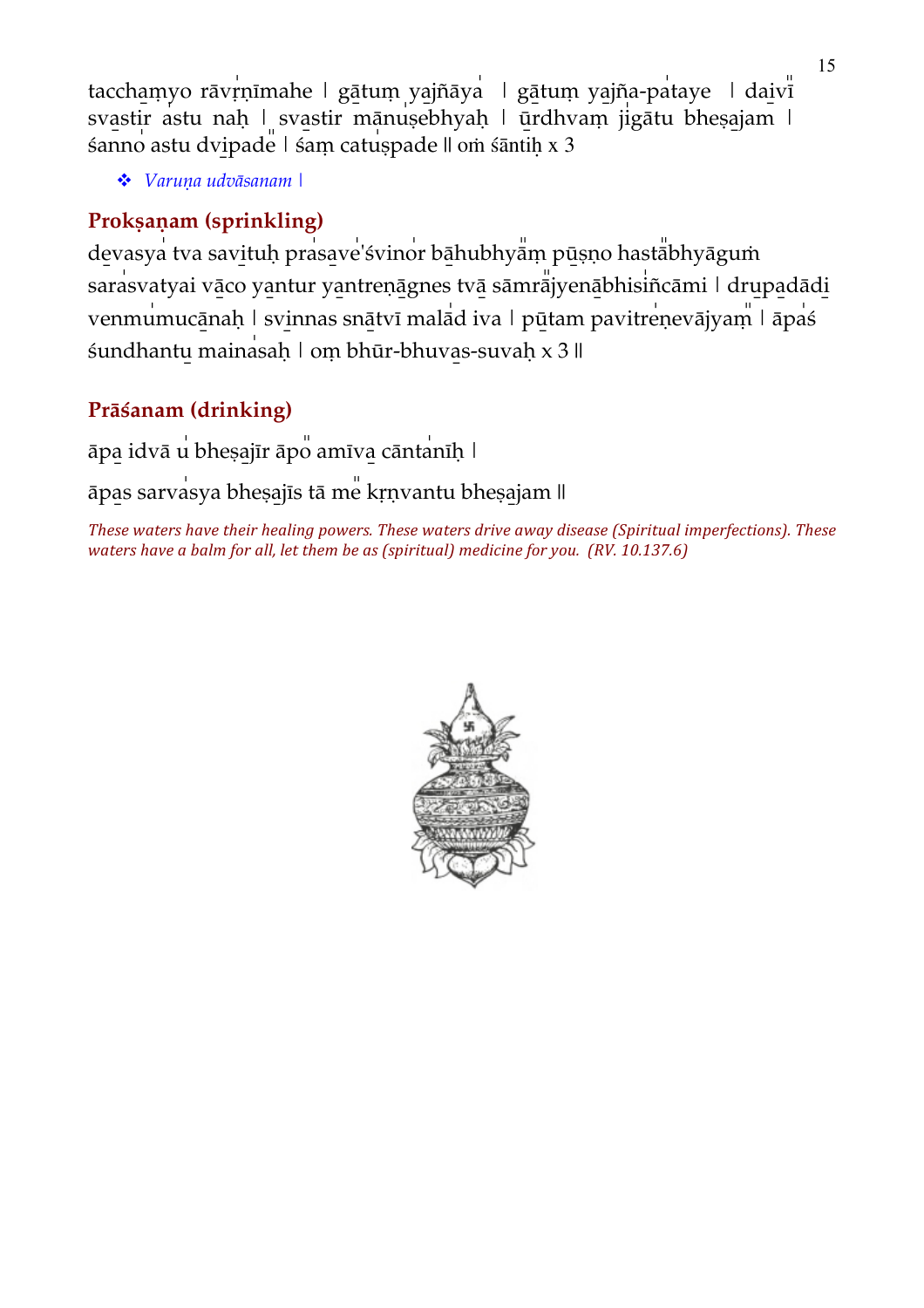### 3. Laghu Puṇyāha Vācanam

**XIII XXIII XXIII XX** 

• The mouth of the vessel with the right hand or show the ankusha mudra, or touch with a bunch of kuśa grass:—

#### purohit ritviks

śivā āpaḥ santu | santu śivā āpaḥ | santu śivā āpaḥ | saumanasyam astu | astu saumanasyam | astu saumanasyam | astu saumanasyam | astu saumanasyam | astu saumanasyam aksataṁ cāristaṁ cāstu | astvaksatam aristam | bhavadbhir anujñātah punyāham vācayisye | vācyatām |

punastvā "dityā rudrā vasavas samindhatām | punar brahmāṇo vasunītha yajñaiḥ | ghṛtena tvaṃ tanvaṁ vardhayasva ∣ satyās santu yajamānasya kāmāḥ ||

Again let the  $\bar{A}$ dityas, Rudras, Vaus, and Brahmans with their rites kindle you, O blazing Agni; Wealth*bringer! May the offered ghee increase your body: May the Sacrificer's wishes come true. (V.S. 12:44)* 

purohit:– bho brāhmaṇāḥ ! asya yajamānasya puṇyāhaṁ bhavanto bruvantu |

ṛtviks:– oṁ puṇyāham astu x 3

svasti mitrā varuņā svasti pathye revati | svasti na indraścāgniśca svasti no adite kṛdhi ||

*Prosper us, Mitra, Varuna. O wealthy Pathya, prosper us.* Indra and Agni, prosper us; prosper us you, O Aditi.

purohit:– bho brāhmaṇāḥ ! asya yajamānasya svasti bhavanto bruvantu |

ṛtviks:– oṁ svastir astu x 3

rdhyāsmā havyair namaso pasadya<sup>|</sup> mitram devam mitradheyam no astu | anūrādhān haviṣā vardhayantaḥ | śatam jīvema śaradas-savīrāh ||

*May* we prosper, having approached with oblations with salutations, may the radiant Supreme Being be *our* support. May His bliss-bestowing Grace with oblations ever increase, may we live a hundred autumns *in the company of our heroes. TB.3.1.2.1a* 

purohit:– bho brāhmaṇāḥ ! asya yajamānasya ṛddhiṁ bhavanto bruvantu |

ṛtviks:– oṁ ṛddhir astu x 3

#### *Drip water on the kumbha*

ṛddhir-astu | saṁṛddhir-astu | puṇyāhaṁ samṛdhir-astu | śāntir-astu | puṣṭir-astu | tuṣṭir-asti | vṛddhir-astu | avighnam-astu | āyuṣyam-astu | ārogyam-astu | oṁ śivam astu | oṁ śivaṁ karmāstu | oṁ karma samṛddhir-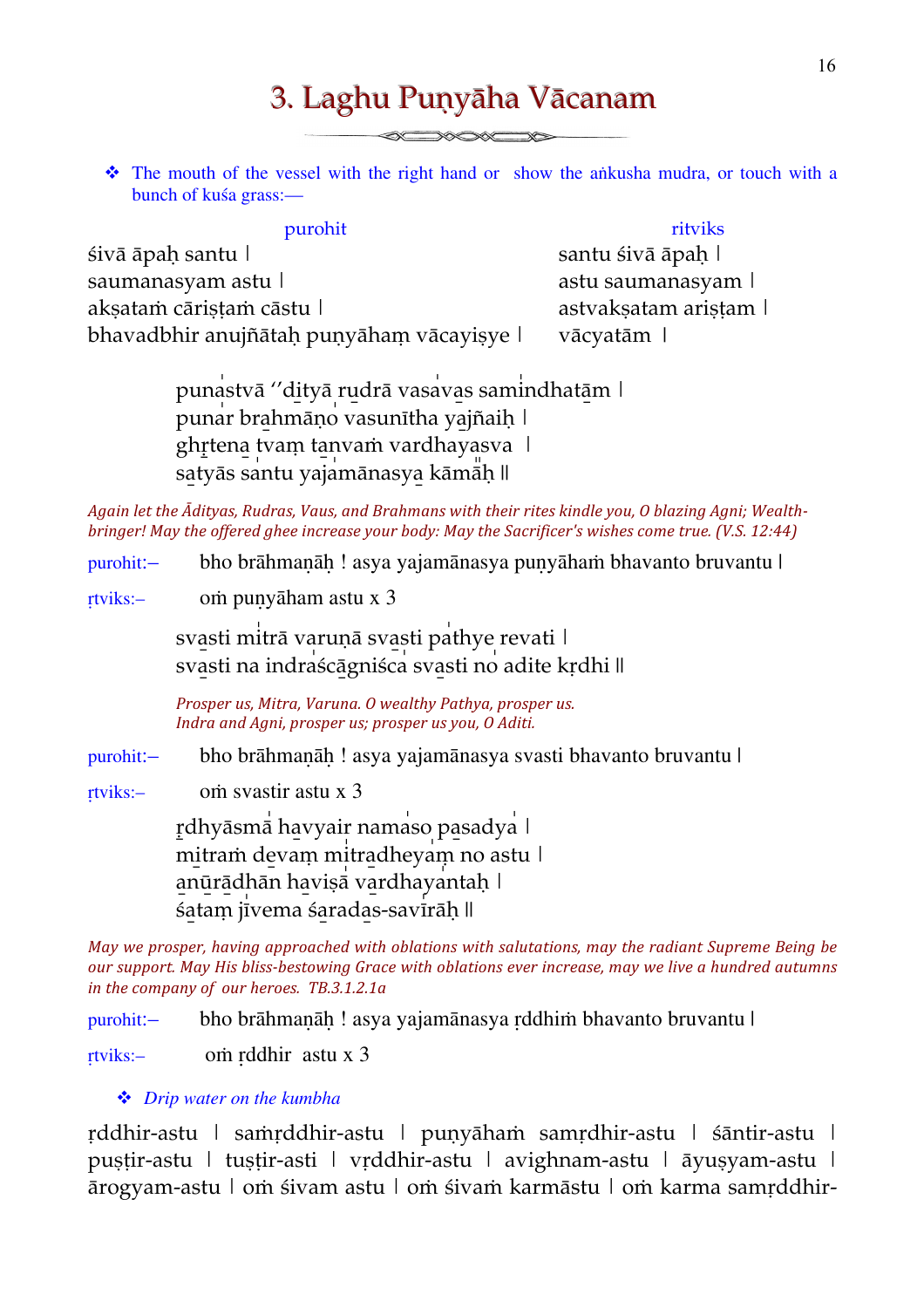astu | oṁ dharma samṛddhir-astu | oṁ veda samṛddhir-astu | oṁ śāstra samṛddhir-astu | oṁ dhana-dhānya samṛddhir-astu | oṁ putra pautra sampad-astu | om iṣṭa-sampad-astu |

#### *Drip water in the South-western direction*

oṁ sakala ariṣṭa nirasanam-astu | oṁ yat pāpaṁ rogaṁ śokam akalyāṇaṁ tat dūre pratihatam-astu |

#### *Drip water on the kumbha*

sarva śobhanam bhavatu | sarva sampadā santu | śanno astu dvipade śam catuṣpade || oṁ śāntiḥ śāntiḥ śāntiḥ ||

ābrahman brāhmaṇo brahma varcasī jāyatām asmin rāṣṭre rājanya iṣavyas śūro mahāratho jā yatām, dogdhrī dhenur voḍhā 'nadhvān āśus saptiḥ purandhri yoṣā jiṣṇū ratheṣṭhās sabheyo yuvā'sya yajamānasya vīro jāyatāṃ, nikā me nikā me naḥ parjanyo varṣatu phalinyo na oṣadhayaḥ pacyantāṃ yoga kṣemo naḥ kalpatām ||

*In* the Priesthood let there be born the Brahmana illustrious with Spiritual Knowledge; In the kingdom let *there be born a prince, a skilled archer, a hero and a great-car-warrior; the milch cow; the ox capable of bearing burdens; the swift race horse; the industrious woman; the victorious warrior, the youth fit for the assemble.* To this sacrificer may a hero be born. May Parjanya send rain according to our needs, may the *plants ripen with fruit and may acquisition and preservation of possessions be secured for us.* 

tacchamyo rāvṛṇīmahe | gātuṃ yajñāya | gātuṃ yajña-pataye | daivi svastir a̍stu naḥ | sva̱stir mānu̍ṣebhyaḥ | ū ̱rdhvaṃ ji̍gātu bheṣa̱jam | śanno̍ astu dvipade | śam catuspade ||

We worship the Supreme Being for the welfare of all. May we be free from all miseries and shortcomings so that we may always chant in the sacrifices and for the Lord of Sacrifices. May the medicinal herbs *grow* in potency, so that diseases can be cured effectively. May the devas grant us peace. May all human *beings be happy, may all the birds and the beasts also be happy. Om Peace Peace Peace.* 

#### yajamāna *reformāna reformāna reformāna reformāna reformāna reformāna reformāna reformāna reformāna reformāna reformāna reformāna reformāna reformāna reformāna reformāna reformāna refo*

svāminaḥ manaḥ samādhīyatām samāhita manasaḥ sma

prasīdantu bhavantaḥ prasannāḥ sma

- ❖ Varuna udvāsanam
- ❖ Sprinkle everything with the holy water:—

apavitraḥ pavitro vā sarvā vasthāṃ gato'pi vā | yassmaret pundarikākṣam sa bāhya abhyantara śucih ||

*Whatever state one may be in; whether ritually pure or impure,* one is immediately purified by remembrance of the Lotus-eyed Lord Krsna.

17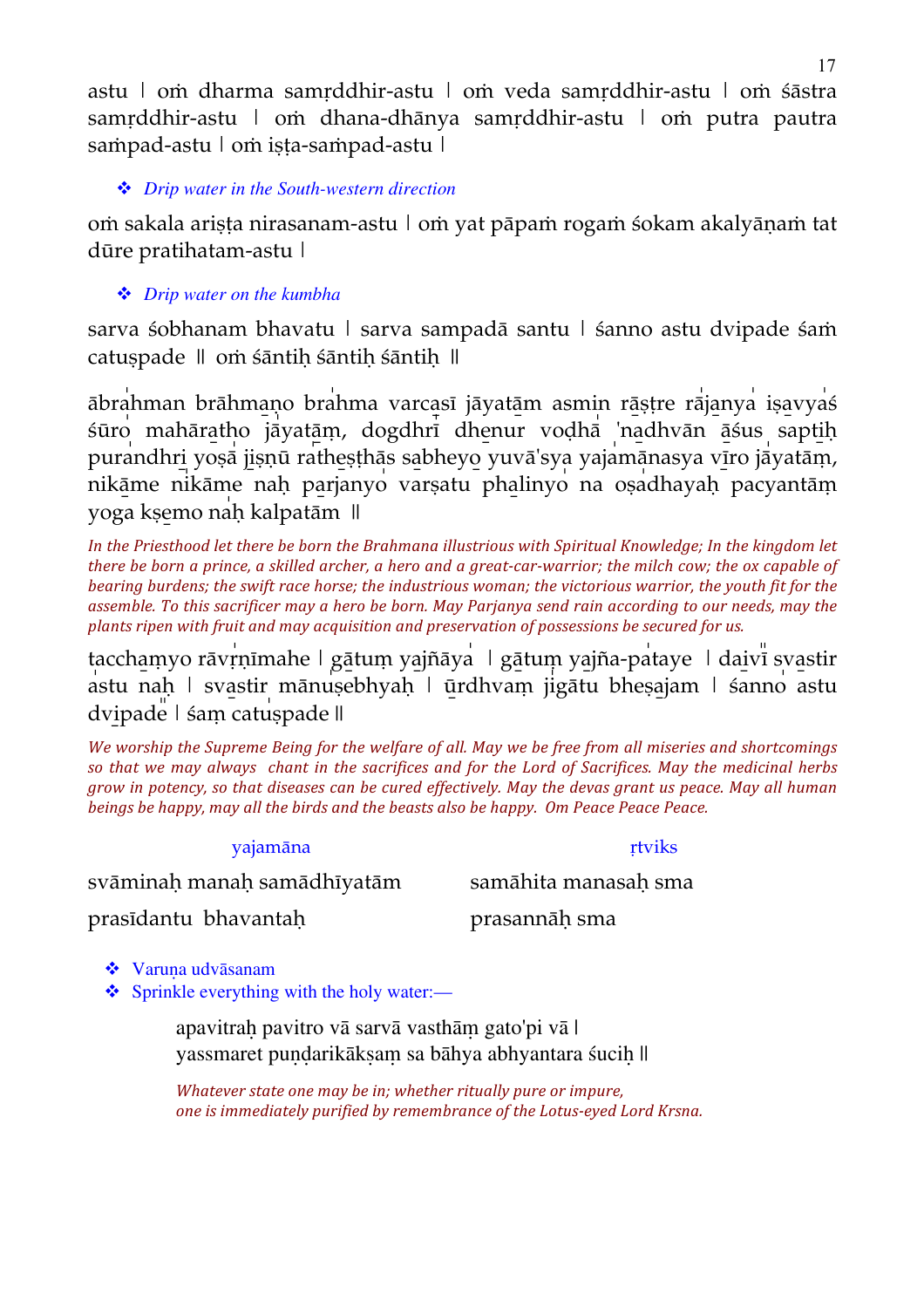## 4. Śukla Yajur-vedīya

**XXXXX—XX** 

#### *Invite four Brahmins*

Saṅkalpah — harih oṁ tat sat  $|$  …………asyām śubha tithau  $\frac{1}{2}$  karmani sarvābhyudaya prāptaye brāhmana dvārā punyāham vācayisye ||

≤X

*yajamāna gives arghya to all the Brahmins.*

bhūmi devāgra janmasi tvam vipra purusottama | pratyakso yajña-puruso hyargho'yaṁ pratigrhyetān ||

*yajamāna gives gandham to all the Brahmins*

gandha-dvārām durādharṣām nitya puṣṭām karīṣiṇīm | ī̱śvarīgu̍ṁ sarva̍ bhūtā̱nā̱ṃ tām i̱hopa̍hvaye̱ śriyam ||

*yajamāna pays obeisance to all the Brahmins.*

namo 'stv anantāya sahasra-mūrtaye sahasra-pādāksi śiroru bāhave | sahasra nāmne purusāya śāśvate sahasra koti yuga dhārine namah ||

*yajamāna invites them to recite the puṇyāha vācanam.*

ebhir gandhākṣata puṣpa pūgī phala dravyaiḥ \_\_\_\_\_\_\_ karmaṇi sarvābhyudaya prāptaye puṇyāha vācanārthaṁ brāhmaṇānāṁ tvām aham vṛṇe ||

#### Japam

om brahma jajñānam prathamam purastād visimatas-suruco vena avaḥ | subudhniyā upamā asya viṣṭhās-sataśca yonim asataśca vivah ||

In the beginning, first was the Veda generated, the delight of existence overcame the gods from on high *revealing* the most profound and simple revelations — the source of the existent and the non-existent. *(Vajasaneyi Samhita 13:3)*

om brhaspate atiyadaryo arhād dyumad-vibhāti kratumaj-janesu |

yaddīda-yaccha vasarta prajāta tad-asmāsu draviņan dhehi citram ||

*O* Brhaspati, who are born of holy order; that Divine Wisdom shall overcome the enemies of the mind, that *wisdom* shall shine glorious, with insight among men. That wisdom shall be resplendent in glory. *(Taittiriya Samhita 1;8;22 g)*

yajamāna<sup>s</sup> brāhmaṁ puṇyam maharyacca sṛṣṭyutpādana kārakam l veda vrksodbhavaṁ yacca tat punyāhaṁ bruvantu nah || bho brāhmaṇāḥ ! mama gṛhe puṇyāhaṁ bhavanto bruvantu ||

ṛtviks:– oṁ puṇyāham astu x 3 ||

 $\overline{a}$ 

 $<sup>7</sup>$  Insert the name of the ceremony of which this is an anga e.g. gṛha praves a (entering a new home)</sup>

<sup>&</sup>lt;sup>8</sup> In case the yajamāṇa is unfamiliar with Sanskrit this part can be recited by the family purohit.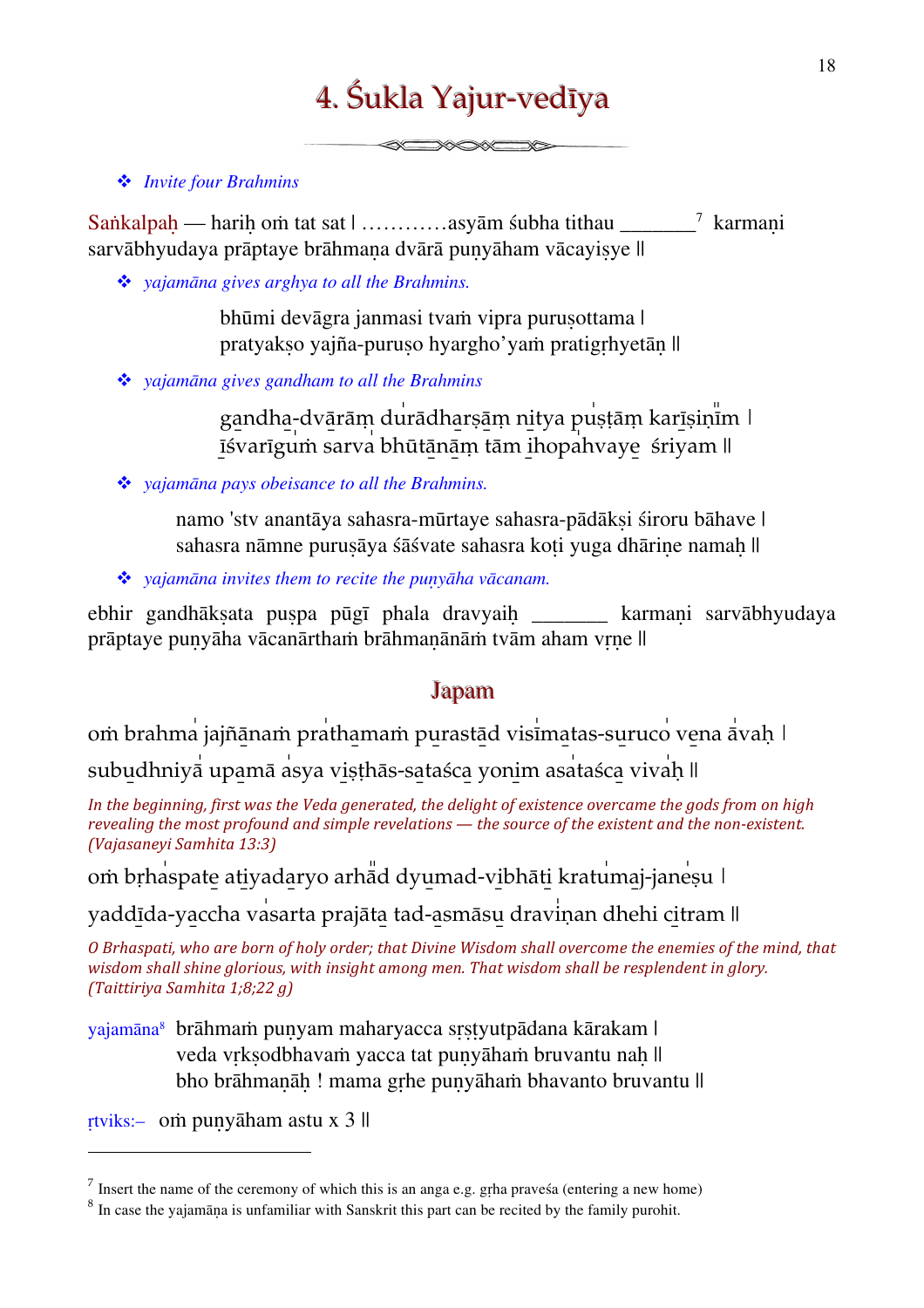punantu mā deva-janāḥ | punantu manavo dhīyā | punantu viśva āyavaḥ | jātavedah pavitravat | pavitrena punāhi mā | śukrena deva dīdyat |

agne kratvā kratūgum ranu ||

*Purify* me O gods, purify the thoughts of my mind. Purify me of all things that be. (V.S. 19:39) O Radiant *God* the omniscient, as a filter; purify me, refulgent with your pure bright capacity to purify — with *powers according to your own.* (V.S.19;39/40)

> svastir yā avināśākhyā loka kalyāna siddhidā | vināyaka priyā nityam tām ca svasti bruvantu nah || bho brāhmaṇāḥ mama gṛhe svasti bhavanto bruvantu ||

ṛtviks:– oṁ svasti astu x 3 ||

svasti na indro vrddhaśravāh | svasti nah pūsā viśvavedāh |

svasti nas tārkṣyo ariṣṭanemiḥ | svasti no bṛhaspatir dadhātu ||

*Illustrious far and wide, may Indra prosper us: may Pusan prosper us, the Master of all wealth. May Tarksya with uninjured fellies prosper us: Brhaspati grant to us prosperity.* 

> sāgarasya tu yā rddhir mahā-laksmyādibhih krtā | sampūrnā suprabhāvā ca tām ca rddhim bruvantu nah || bho brāhmaṇāḥ ! mama gṛhe ṛddhiṁ bhavanto bruvantu ||

ṛtviks:– oṁ ṛddhir astu x 3 ||

om satrasya rddhir asya ganma jyotir amrta abhūma |

divam pṛthivyā adhyā'ruhām-āvidāma devān2-svajyotih ||

The Session's has profitably terminated. We have attained illumination and become immortal. We have *ascended beyond the material sphere to expansive vastness, have found the Gods and heaven and light. (SYV 8:52)*

> vaidhrtau ca vyatipāte saṅkrāntau rāhu parvani | yādrg vrddhim avāpnoti tām va vrddhim bruvantu nah || bho brāhmaṇāḥ ! mama gṛhe vṛddhiṁ bhavanto bruvantu ||

ṛtviks:– oṁ vṛddhir astu x 3 ||

oṁ jyaiṣṭya̍ṁ ca ma̱ ādhi̍patyaṁ ca me ma̱nyuśca̍ me bhāma̍śca̱ me'mbhaśca

me jemā ca me mahimā ca me varimā ca me prathimā ca me varșimā ca me

drāghimā ca me vrddham ca me vrddhiśca me yajñena kalpantām ||

*May* my pre-eminence and my overlordship, and my wrath and my angry passion, and my violence and *my* impetuosity, and my victorious power and my greatness, and my breadth and my width, and my *height and my length, and my increase and my improvement prosper by sacrifice.* (SYV 18:4)

> prthivyām uddhrtāyān tu yat kalyānam purā krtam | rsibhih siddha gandharvais tat kalyānam bruvantu nah || bho brāhmanāh ! mama grhe kalyānam bhavanto bruvantu ||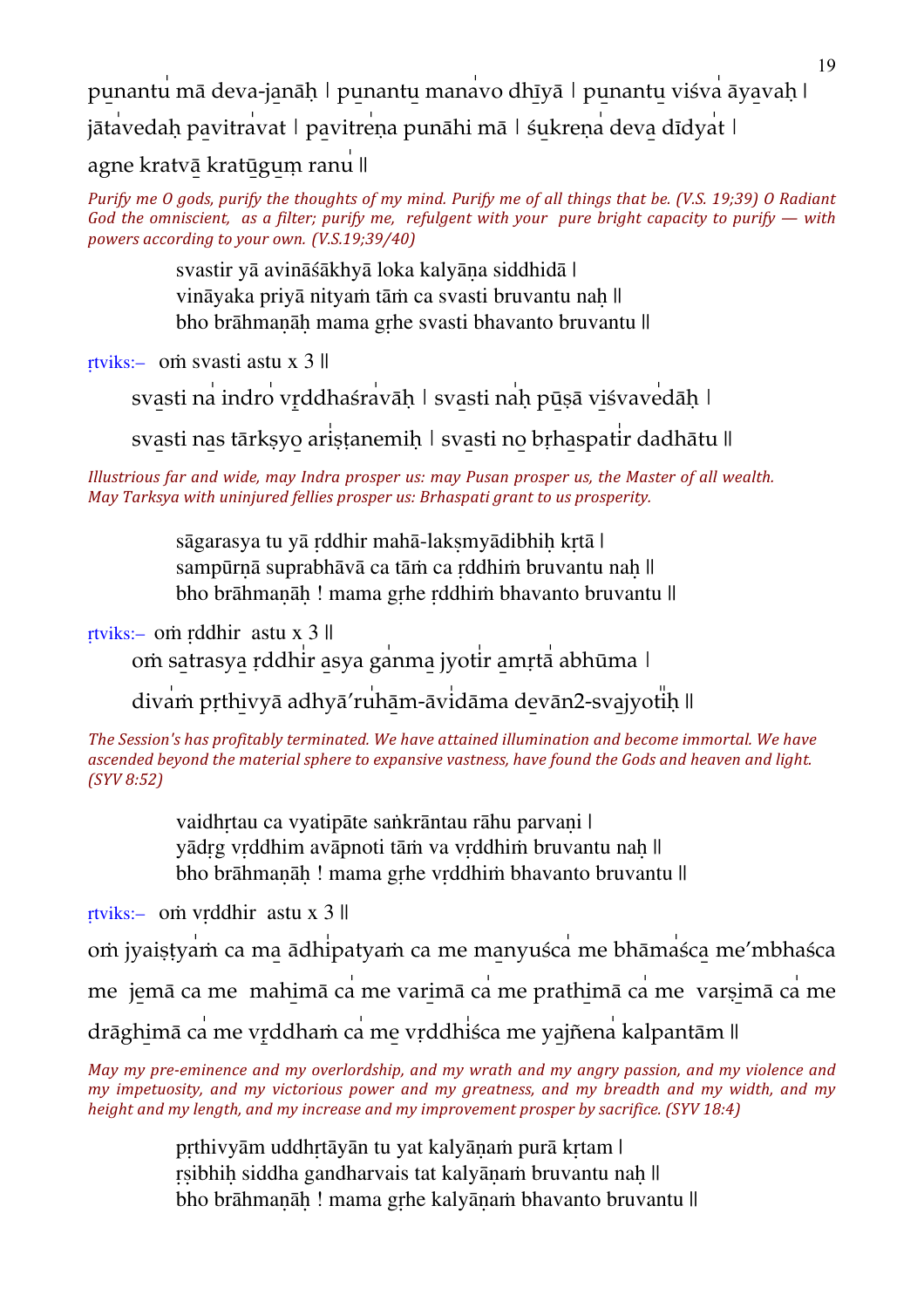ṛtviks:– oṁ kalyāṇam astu x 3 ||

om yathemām vācam kalyānī mā vadāni janebhyah | brahma rājanyā bhyāgum śū drāya cāryāya ca svāya cāraņāya ca | priyo devānā m daksināyai dā tur iha bhū yā samayam me kāmah samrddhyatām upa mādo na̍matu ||

*That I to all the people may address this salutary speech. To priest and nobleman, Sudra and Arya, to one* of our own kin and to the stranger. Dear may I be to Gods and the liberal giver of honorarium. Fulfilled be *this* my hope: be that my blessing! (SYV 16:2)

> sarit pateśca yā kanyā yā śrīr visnu grhe sthitā | sarva saukhyavatī laksmīs tām śriyam ca bruvantu nah || bho brāhmaṇāḥ ! mama gṛhe śrīr astviti bhavanto bruvantu ||

ṛtviks:– oṁ śrīr astu x 3 ||

manasaḥ kāmam ākūtim vācas satyam asīmahi |

paśūnāguṁ rūpam-annasya mayi śrīḥ śrayatām yaśaḥ ||

*May* all my desires be fulfilled. May all my intentions come true and my utterances by truthful. May the Goddess be with me for ever in the form of abundant food, increased fame, fine form all kinds of domestic *animals.*

> śaṅkhā sura-vipattau ca yathā śāntir dharā tale | yathā ca deva devānāṁ tāṁ ca śāntiṁ bruvantu naḥ || bho brāhmaṇāḥ ! mama gṛhe śāntiṁ bhavanto bruvantu ||

ṛtviks:– oṁ śāntir astu x 3 ||

#### **Abhiseka**

 *The yajamāna and family sit togther (the wife to the right) and the Brahmins sprinkle them with water from the kumbha.*

punantu mā deva-janāḥ | punantu manavo dhīyā | punantu viśva āyavaḥ || jātavedaḥ pavitravat | pavitreṇa punāhi mā | śukreṇa deva dīdyat | agne kratvā kratūgum ranu ||

devasya tva savituḥ prasave'śvinor bāhubhyam pūṣṇo hastabhyāgum sarasvatyai vā co yantur yantreņā gnes tvā sāmra iyenā bhisincāmi | drupadā di venmumucānaḥ | svinnas snātvī malād iva | pūtam pavitrenevājyaṃ | āpas śundhantu̱ maina̍saḥ || oṃ bhūr-bhuva̱s-suvaḥ x 3 ||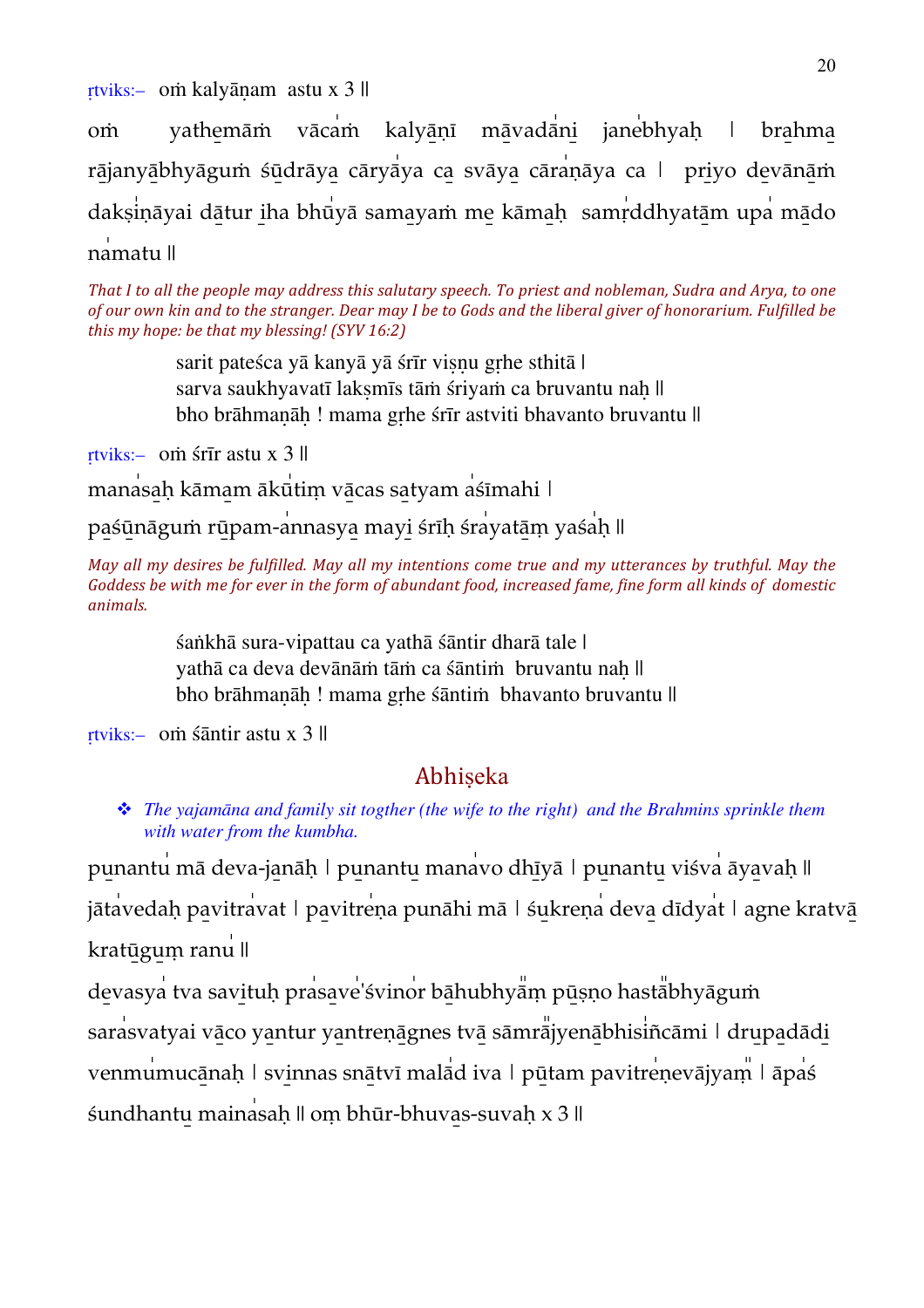om dyauś śāntir antarikṣagum śāntiḥ prthivī śāntir āpa śāntir oṣadhaya śānti̍ḥ | vana̱spata̍ya̱ śānti̱r viśve̍de̱vāś śānti̱r brahma̱ śānti̱s sarva̱guṁ śānti̱ś śāntir eva śāntis sā mā śāntir edhi ||

*To* the Sky be peace, to the atmosphere peace, to the Earth peace, to the waters and Plants be peace. To *the Trees peace, to the All-Gods peace, peace to Brahma peace, may the entire Universe have peace, peace indeed peace—may I too experience that peace!* 

om viśvāni deva savitur duritāni parā suva | yad bhadram tanna āsuva ||

*Send* us this day O Savitar, prosperity with progeny, drive from us the nightmare. O God Savitar, drive *away* from us all sorrow and misfortune, and send us all that is for our good. (R.V. 5:82:4-5)

yato yathaḥ samīhase tato no abhayaṁ kuru |

śam nah kuru prajābhyo'bhayam nah paśubhyah ||

*From whatsoever trouble you desire, give us safety therefore. Give to our children happiness and to our animals security. (V.S. 36:22)* 

#### Nīrājanam

*Some suvāsinis (married women) perform ārati for the couple.*

om anādhrstā purastād agner adhipatya āyur me dāh | putravatī dakṣiṇata indrasyādhipatye prajāṁ me dāḥ || suṣadā paścād devasya savitur ādhipatye cakṣur me dā | āśru̍tīr uttara̱to dhā̱tur adhi̍patye rā̱yas poṣa̍ṁ me dāḥ || vidhrtir uparistād brhaspater ādhipatya ojo me dā | viśvabhyo mā nāṣṭrābhyas pāhi manor aśvasi ||

*Unconquerable, eastward, in Agni's overlordship, give me life. Abundant offspring, southward, in Indra's overlordship give me offspring.* 

*Well-seated, westward, in God Savitar's overlordship, ensure my vision. Range of hearing, northward, in Dhâtar's overlordship, give me increase of wealth.* 

*Organization, upward, in Brihaspati's overlordship, give me energy. From all destructive forces guard us. You are the skilled mind.* (V.S. 37:12)

#### **Dakṣiṇa dānaṁ**

adyeha amukoham amuka karmani sarvābhyudaya prāptaye krtasya punyāha vācana karmaṇaḥ sāṅgatā siddhaye imāṁ dakṣiṇāṁ puṇyāha vācakebhyo brāhmaṇebhyo vibhajya dāsye oṁ tat san na mama ||

brāhmaṇāḥ —mantrārthāḥ saphalāḥ santu puṇyāha vācana prasādo'stu ||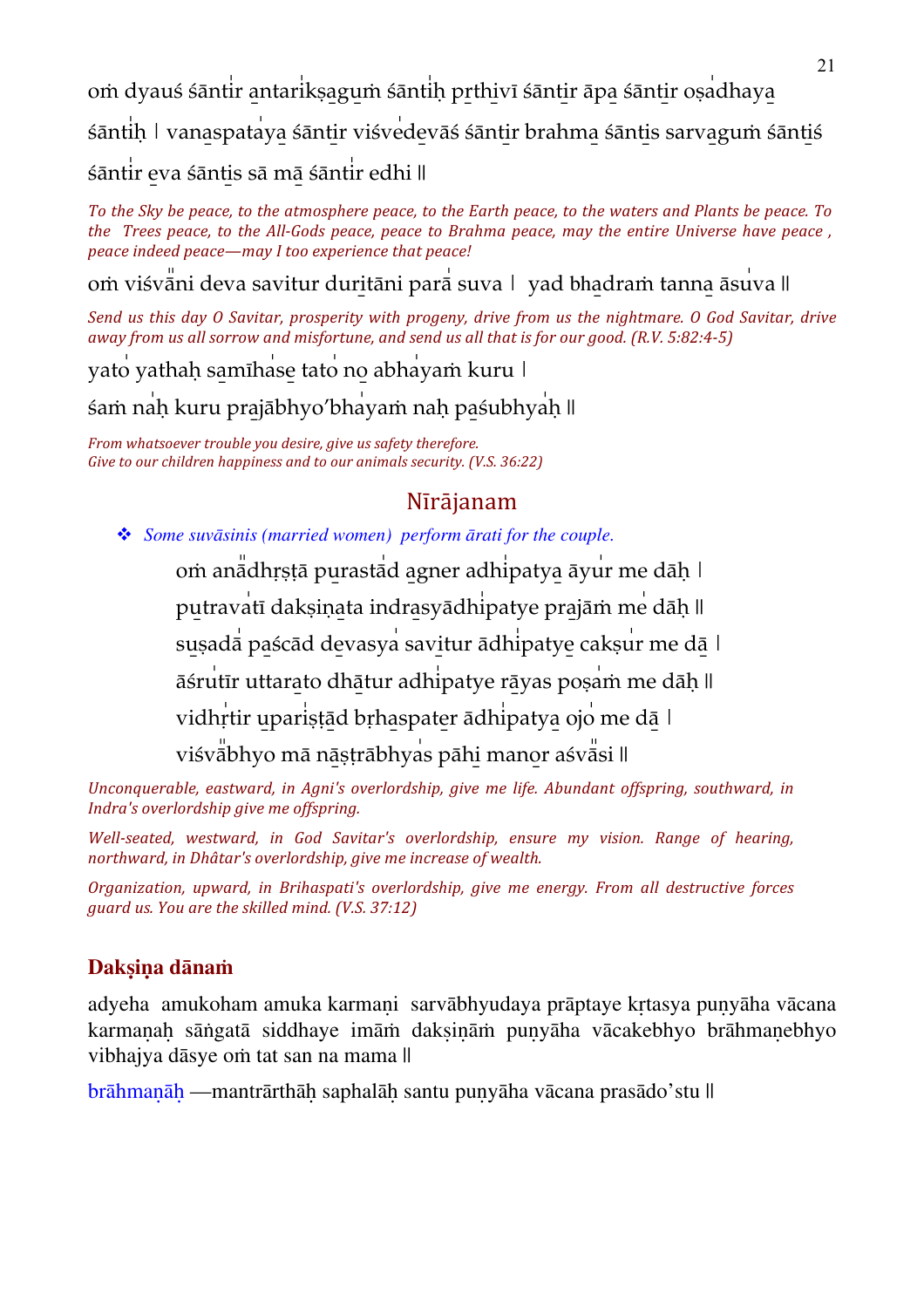## 5. Śukla Yajur-vedīya Sanksipta

 $\begin{picture}(150,10) \put(0,0){\line(1,0){10}} \put(15,0){\line(1,0){10}} \put(15,0){\line(1,0){10}} \put(15,0){\line(1,0){10}} \put(15,0){\line(1,0){10}} \put(15,0){\line(1,0){10}} \put(15,0){\line(1,0){10}} \put(15,0){\line(1,0){10}} \put(15,0){\line(1,0){10}} \put(15,0){\line(1,0){10}} \put(15,0){\line(1,0){10}} \put(15,0){\line($ 

yajamāna9 brāhmam punyam maharyacca srstyutpādana kārakam | veda vrksodbhavaṁ yacca tat punyāhaṁ bruvantu nah ||

bho brāhmanāh mama sakutumbasya saparivārasya grhe …….. karmanah punyāham bhavanto bruvantu ||

ṛtviks:– oṁ puṇyāham x 3 ||

yajamāna prthivyām uddhrtāyān tu yat kalyānam purā krtam | rsibhih siddha gandharvais tat kalyānam bruvantu nah ||

bho brāhmaṇāḥ mama sakuṭumbasya saparivārasya gṛhe …….. karmaṇaḥ kalyāṇam bhavanto bruvantu ||

| rtviks:- | om kalyānam $x$ 3 $\parallel$                                                                         |
|----------|-------------------------------------------------------------------------------------------------------|
| yajamāna | sāgarasya tu yā rddhir mahā-laksmyādibhih krtā l<br>sampūrnā suprabhāvā ca tām ca rddhim bruvantu nah |

bho brāhmaṇāḥ mama sakuṭumbasya saparivārasya gṛhe …….. karmaṇaḥ ṛddhiṁ bhavanto bruvantu ||

ṛtviks:– oṁ ṛddhyatām x 3 ||

 $\overline{a}$ 

yajamāna svastir yā avināśākhyā loka kalyāna siddhidā | vināyaka priyā nityam tām ca svasti bruvantu nah ||

bho brāhmaṇāḥ mama sakuṭumbasya saparivārasya gṛhe …….. karmaṇaḥ svastiṁ bhavanto bruvantu ||

| rtviks:-    | om āyusmate svasti x 3                                                                                                                                                                              |
|-------------|-----------------------------------------------------------------------------------------------------------------------------------------------------------------------------------------------------|
|             | svasti na indro vrddhaśravāh   svasti nah pūșā viśvavedāh                                                                                                                                           |
|             | svasti nas tārksyo aristanemih   svasti no brhaspatir dadhātu                                                                                                                                       |
| yajamāna    | mrkanda sūnor āyur yad dhruva lomašayos tathā  <br>āyusyā tena samyuktā jīvema śaradaś śatam                                                                                                        |
| $rtviks$ :- | jīvantu bhavantah x 3                                                                                                                                                                               |
| yajamāna    | samudra-mathanāj jātā jagad ānanda kārikā  <br>hari-priyā ca māngalyā tām śriyam ca bruvantu nah   <br>śiva gaurī vivāhe tu yā śrī rāme nrpātmaje l<br>dhanadasya grhe yā śrī asmākam yāstu sadmani |
| rtviks:-    | astu śrīh x 3                                                                                                                                                                                       |

<sup>&</sup>lt;sup>9</sup> In case the yajamāna is unfamiliar with Sanskrit this part can be recited by the family purohit.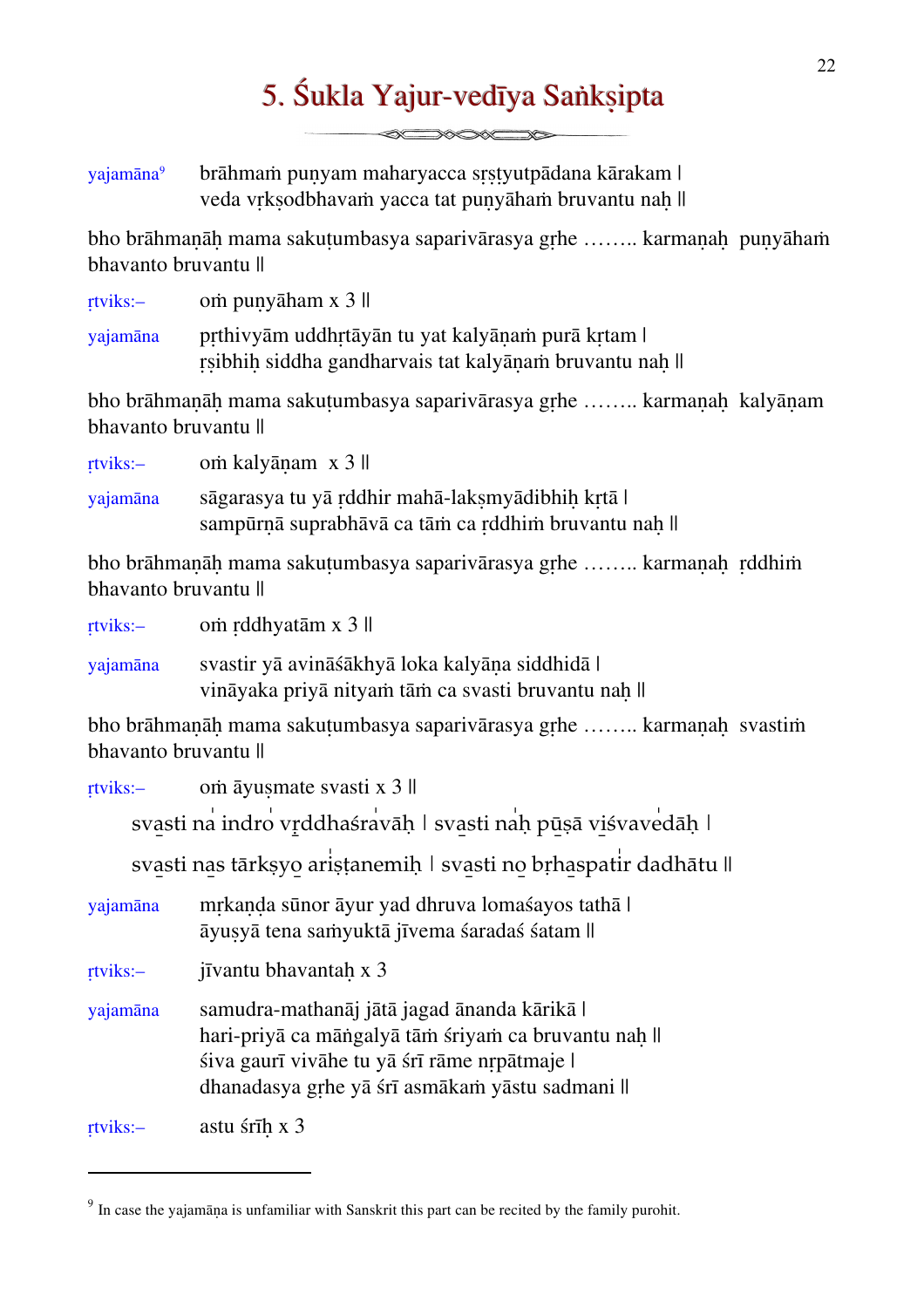manasaḥ kāmam ākūtiṃ vācas satyam asīmahi | paśūnāguṁ rūpam-annasya mayi śrīh śrayatām yaśah ||

prajāpati lokapālo dhātā brahmā ca devarāṭ | bhagavañ chāśvato nityam sa no raksatu sarvatah || yo 'sau prajāpatiḥ pūrve yaḥ kare padma saṁbhavaḥ | padmā vai sarva lokānāṁ tanno'stu prajāpate ||

*take water in the hand and say:–*

bhagavān prajāpatiḥ prīyatām

prajā pate na tvad etānyanyo viśvā jātāni pari tā ba bhūva |

yat kāmas te juhumas tanno astu vayagum syāma patayo rayīņām ||

*O* Lord of Beings, you alone can comprehend all these created forms, and none beside you. Grant us our *heart's desire when we invoke you, may we become the lords of rich possessions. (VS. 10;20)* 

> āyuṣmate svastimate yajamānāya dāśuṣe | krtās sarvāśisas santu rtvagbher veda pāragaih ||

yā svastir brāhmaṇo bhūtā yā ca deve vyavasthitā | dharma-rājasya yā patnī svastih śāntih sadā nah ||

devendrasya yathā svastir yathā svastir guror gṛhe | ekalinge yathā svastis tathā svastih sadā tava ||

ṛtviks:– oṁ āyuṣmate svasti x 3

om prati panthāmapadmahi svasti gāmanehasam |

yena viśvāḥ pari dveṣo vṛnākta vindate vasu ||

*Now have we entered on the path that leads to bliss without obstruction. The path whereon one escapes all obstruction and obtains the supreme wealth. (V.S.4:29)*

punyāha vācana karmanah samrddhirastu |

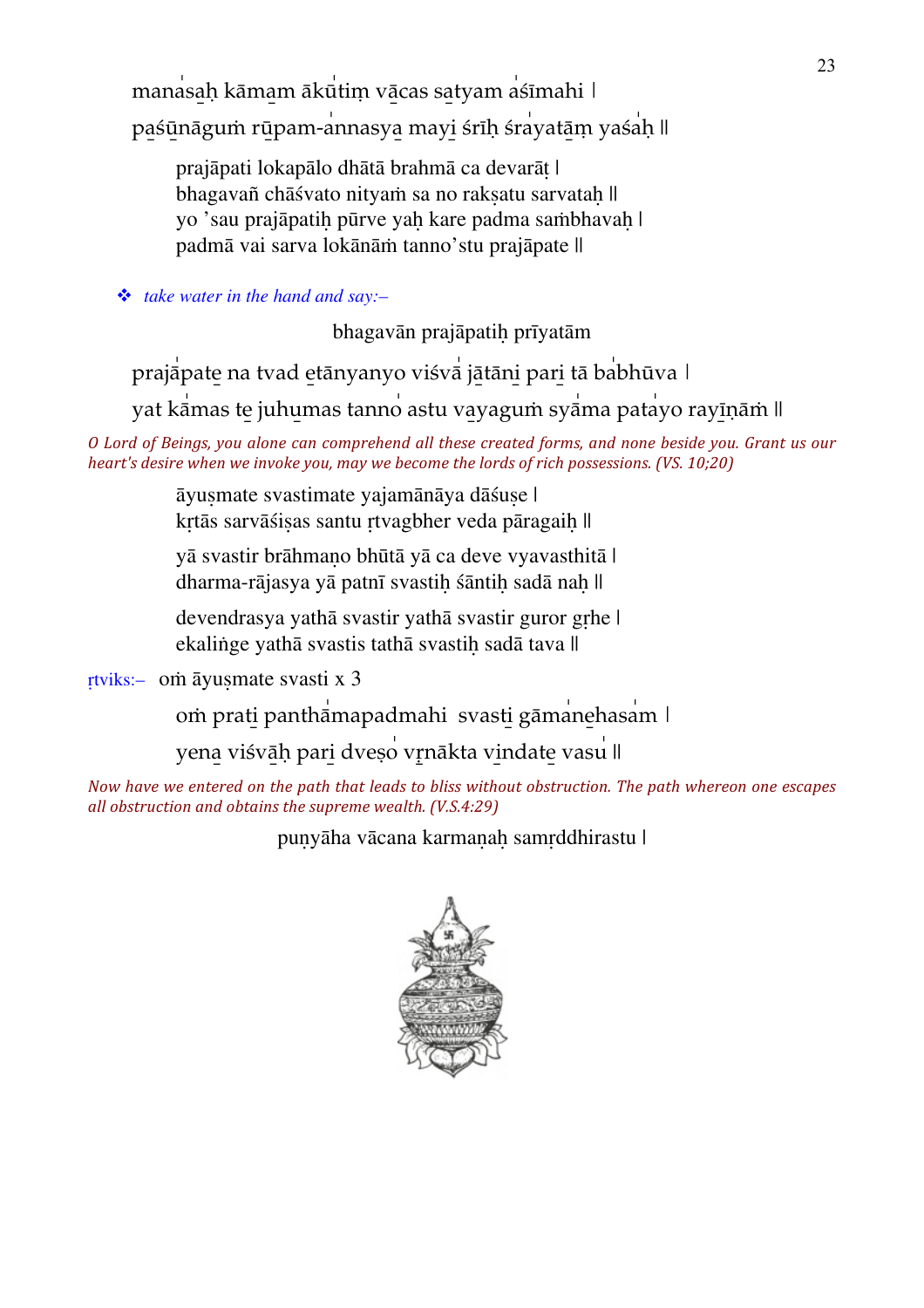### 6. Paurānika Puņyāha Vācanam

 $\begin{picture}(150,10) \put(0,0){\line(1,0){10}} \put(15,0){\line(1,0){10}} \put(15,0){\line(1,0){10}} \put(15,0){\line(1,0){10}} \put(15,0){\line(1,0){10}} \put(15,0){\line(1,0){10}} \put(15,0){\line(1,0){10}} \put(15,0){\line(1,0){10}} \put(15,0){\line(1,0){10}} \put(15,0){\line(1,0){10}} \put(15,0){\line(1,0){10}} \put(15,0){\line($ 

kalaśasya mukhe visnuh kanthe rudra samāśritah | mūle tatra sthito brahmā madhye mātṛu gaṇāḥ smṛtāḥ || kuksau tu sāgara sarva sapta dvīpa vasundharā |

*The mouth of this vessel (representing the universe)* is Vishnu, the neck is Rudra, the Base is Brahma, *in* the centre all the sounds of the letters reside. All the oceans are within your belly along with the *seven continents of the earth.*

> rgvedo'tha yajur vedah sāma vedo hyatharvanah | aṅgaiśca sahita sarve kalaśambu samāśritāh ||

The Rig, Yajur, Sama and Atharvana Vedas together with all their branches dwell within the waters.

gaṅge ca yamune caiva godāvarī sarasvatī | narmade sindhu kāveri jale'smin sannidhiṁ kuru ||

*May* the Divine streams of Light represented by the rivers Gange, Yamuna, Godavari, Sarasvati, Narmada, *Sindhu and Kaveri be present in these waters.*

> puṣkarādyāni tīrthāni gaṅgādyās saritas tathā | āyantu loka śāntyārthaṁ durita kṣaya kārakāḥ ||

*May all the sacred pools, and tanks along with the Ganga and other rivers and streams be present here to* grant peace to the world and to erase my negative impressions.

> deva dānava samvāde mathyamāne mahodadhau | utpanno'si tadā kumbho vidhrto visnunā svayam ||

*You* O Kumbha were born at the time of the churning of the great ocean by the gods and the anti-gods, *held in the hand of Vishnu himself.* 

> tvat toye sarva tirthāni devās sarve tvayi sthitāh | tvayi tiṣṭhanti bhūtāni tvayi prāṇāḥ pratiṣṭhitāḥ ||

In your waters are located all the sacred places, and all the devas are situated in you. In you are all beings, and all the life-forces too are in you.

> śivas svayam tvamevāsi viṣṇus-tvam ca prajāpatiḥ | āditya vasavo rudrā viśvedevās sapaitṛkāḥ ||

*You yourself are Siva, Vishnu and Brahma. The Sun, the Vasus, the Rudras, the Vishvadevas and all the* manes as well.

> tvayi tisthanti sarve 'pi yatah kāma-phala-pradāh | tvat-prasādād imāṁ pūjām kartum ihe jalodbhava || sānnidhyam kuru me deva prasanno bhava sarvadā |

*In you everything is located, wherefore you are the fulfiller of all desires. O* Pot born of the waters, be *gracious to remain here for this ceremony.* 

> atra gāyatrī sāvitrī śāntih pustikari tadā | āyantu yajamānasya durita kṣaya kārakāḥ ||

*Here, the gayatri, savitri, Peace and Nourishment always be present for absolving this sacrificer of all his negative karma.*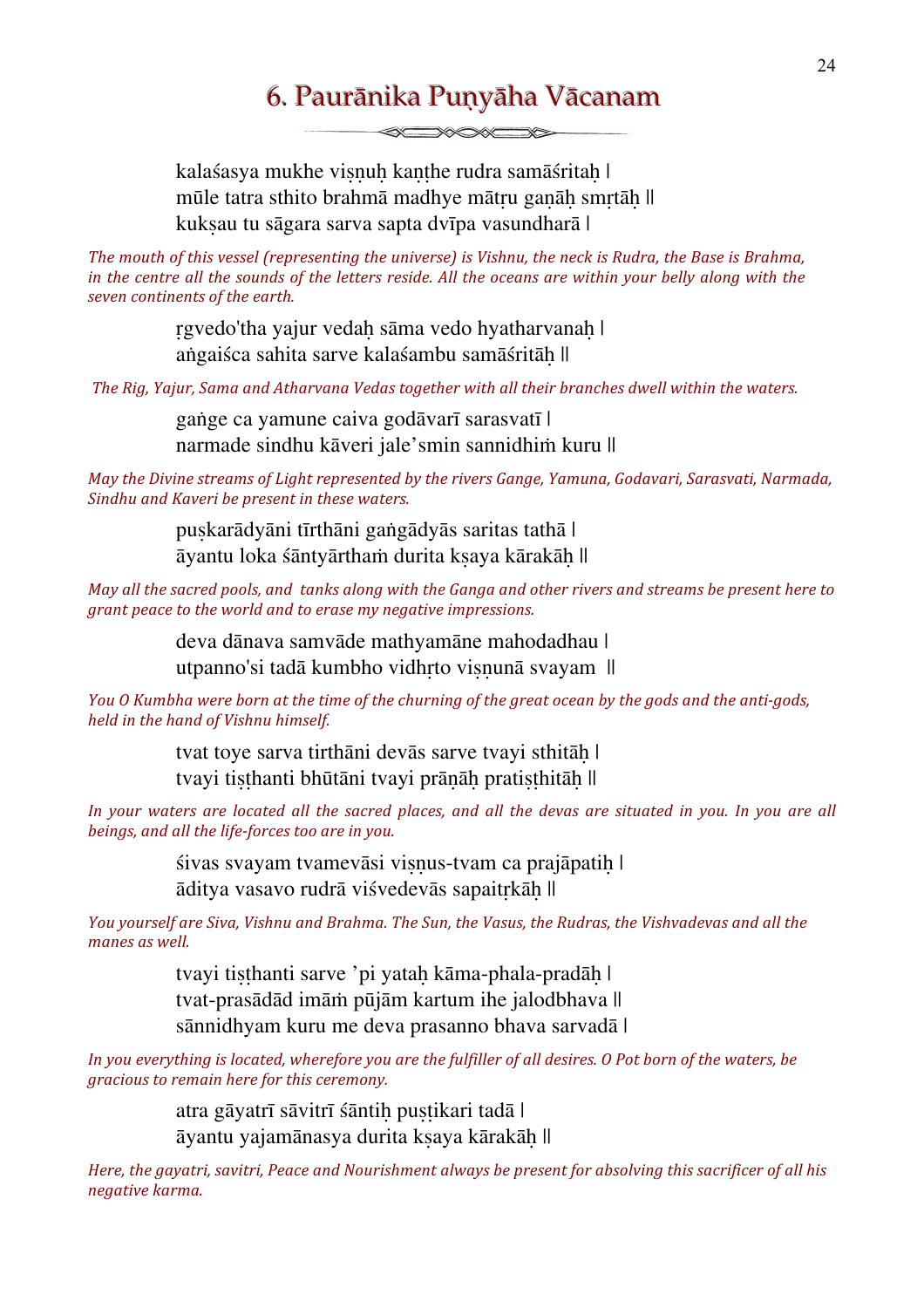apāṁ madhye sthitā devāḥ sarvaṁ apsu pratiṣṭhitāḥ | brāhmaṇānāṁ kare nyastāḥ śivā āpo bhavantu te ||

*In these waters all the Cosmic Forces are present, everything in the universe is established in these waters, through the touch of the hands of the brahmins may these waters grant you well-being.* 

#### **Invocation of Varuna**

nāga-pāśa-dharaṁ hrstaṁ raktaugha dyuti-vigraham | om varunam śveta-varnam ca pāśa-hastam rujāsanam | mauktikālaṅkṛtam devaṁ tīrtha nātham aham bhaje || asmin kalaśe varunam dhyāyāmi āvāhayāmi sthāpayāmi gandhāksata samarpayāmi |

*Offer 16 upacāras:*

om jala-bimbāya vidmahe, nīla-purusāya dhīmahi, tanno varuna pracodayāt ||

oṁ namo namaste sphaṭika prabhāya suśveta vastrāya, sumaṅgalāya supāśa-hastāya jhasāsanāya jalādhināthāya varunāya namo namah ||

*Touch the vessel with a bunch of kuśa grass.*

| purohit                                                                                                                                                          | ritviks             |
|------------------------------------------------------------------------------------------------------------------------------------------------------------------|---------------------|
| sivā āpah santu l                                                                                                                                                | santu śivā āpah l   |
| saumanasyam astu l                                                                                                                                               | astu saumanasyam    |
| aksatam cāristam cāstu l                                                                                                                                         | astvaksatam aristam |
| bhavadbhir anujñātah punyāham vācayisye l                                                                                                                        | vācyatām            |
| karotu svasti te brahmā svasti cāpi dvijātayah l<br>sarīsrpāsca ye sresthās-tebhyaste svasti sarvadā    1                                                        |                     |
| yayāti nahusaścaiva dhundhumāri bhagīrathah  <br>tubhyam rājarsayas sarve svasti kurvantu nityasah    2                                                          |                     |
| svasti te'stu dvipādebhyaś-catuspādebhya eva ca l<br>svasty-astu pāvakebhyas ca sarvebhyas svasti sarvadā    3                                                   |                     |
| svāhā-svadhā śacī caiva laksmīr-arundhatī tathā  <br>asito devalascaiva visvamitras tathāngirah    4                                                             |                     |
| vivasvān bhagavān visnuh kārtikeyasca sanmukhah l<br>diggajāścaiva catvārah kṣitiśca gaganam grahāh   5                                                          |                     |
| adhastād-dharanī yo'sau nāgo dhārayate sadā  <br>śesaśca pannagah śresthah svasti tubhyam prayacchatu   6                                                        |                     |
| āyusmate svasti-mate yajamānāya dāśuse l<br>śrīye dattāśisah santu rtvigbhir-veda-pāragaih    7                                                                  |                     |
| devendrasya yathā svasti yathā svasti guror-grhe l<br>ekalinge yathā svasti tathā svasti sadā tava    8   <br>svāminah manah samādhīyatām — samāhita manasah sma |                     |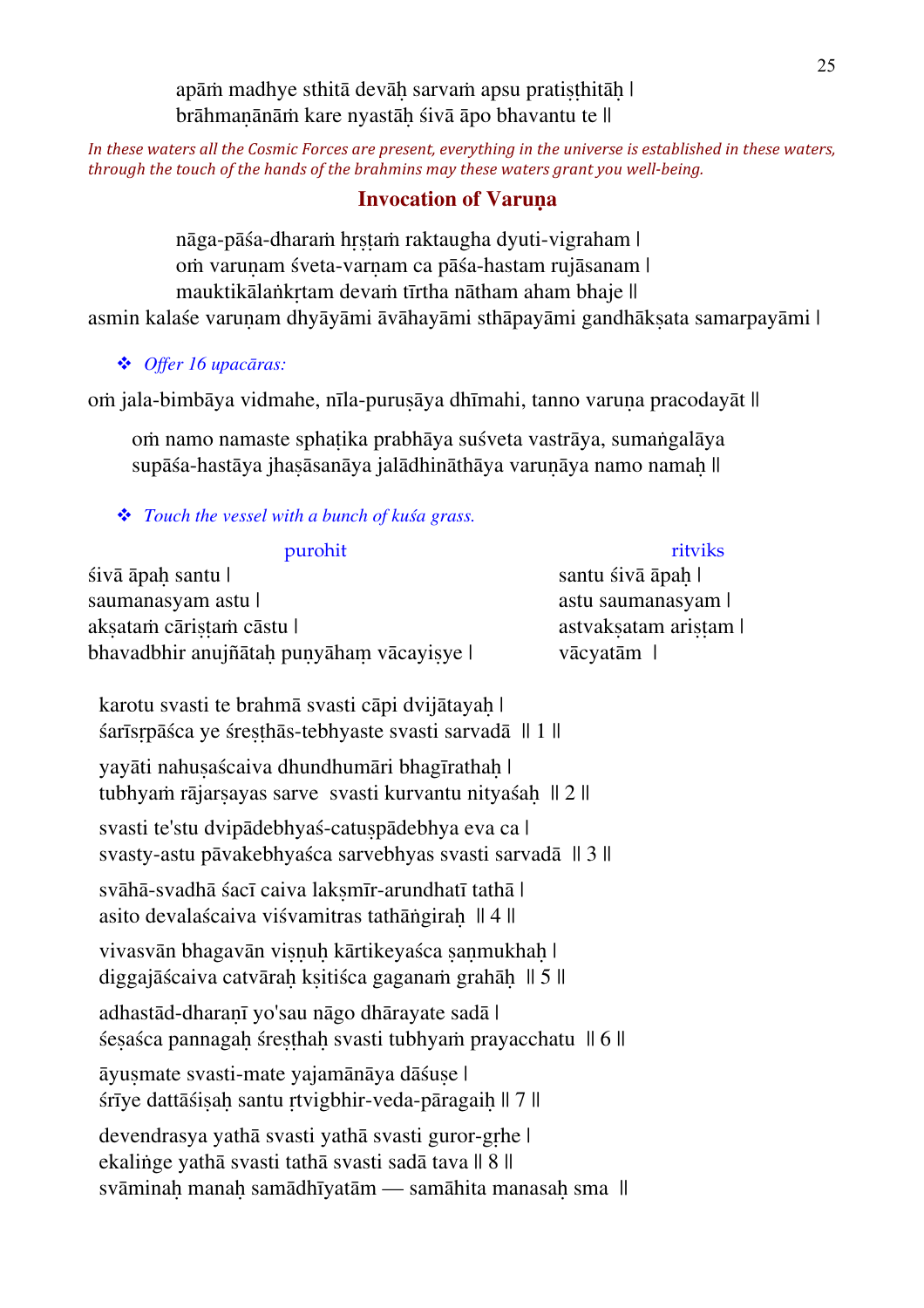prasīdantu bhavantah — prasannāh sma || śāntir-astu | puṣṭir-astu | tuṣṭir-asti | vṛddhir-astu | avighnam-astu | āyuṣyam-astu | ārogyam-astu | oṁ śivam astu | oṁ śivam karmāstu | oṁ karma samṛddhir-astu | oṁ dharma samṛddhir-astu | oṁ veda samṛddhir-astu | oṁ śāstra samṛddhir-astu | oṁ dhana-dhānya samṛddhir-astu | oṁ putra pautra saṁpad-astu | oṁ iṣṭasaṁpad-astu | oṁ sakala ariṣṭa nirasanam-astu | oṁ yat pāpaṁ rogaṁ śokam akalyāṇam tat dūre pratihatam-astu | om śanno astu dvipade śam catuspade || om śāntih x 3 ||

oṁ yat śreyas-tadastu | om uttare karmani nirvighnam astu | oṁ uttarottara abhivṛdhir astu | om uttarottarāh kriyāh śubhāh śobhanāh sampadyantām || oṁ tithi karaṇa muhūrta nakṣatra graha lagna saṁpad-astu | om tithi karana muhūrta naksatra graha lagnādhidevatāh prīyantām | om tithi karane muhūrte naksatre sagrahe salagne sādhidaivate prīyetām | oṁ durgāpāñcālyau prīyetām | oṁ agni purogā viśvedevāḥ prīyantām | oṁ indra purogā marud-gaṇāḥ prīyantām | om vasistha purogāh rsi-ganāh prīyantām | om maheśvarī purogā umā mātarah prīyantām | om aruṅdhatī purogā ekapatnyah prīyantām | oṁ viṣṇu purogāḥ sarve devāḥ prīyantām | oṁ ṛṣayaścchandāṁsyācāryā vedā devā yajñāśca prīyantām | oṁ brahma purogāḥ sarve vedāḥ prīyantām | oṁ brahmaca brāhmaṇāśca prīyantām || oṁ śrī sarasvatyai prīyetām | oṁ śraddhā medhā prīyetām | oṁ bhagavatī kātyāyanī prīyatām | oṁ bhagavatī maheśvarī prīyatām | oṁ bhagavatī ṛddhi-karī prīyatām | oṁ bhagavatī vṛddhi-karī prīyatām | om bhagavatī pusti-karī prīyatām | oṁ bhagavatī tuṣṭi-karī prīyatām | oṁ sarvāḥ kula devatāḥ prīyantām | oṁ sarvā grāma devatā prīyantām | om sarvā ista- devatāh prīyantām |

oṁ hatāśca brahma-dviṣaḥ | oṁ hatāśca paripanthinaḥ | oṁ hatāśca vighna kartārah | om sarve śatravah parābhavam yāntu | om śāmyantu ghorāni | om śāmyantu pāpāni | oṁ śāmyantvitayaḥ | oṁ śubhāni varddhantām | oṁ śivā āpaḥ santu | om śivā rtavah santu | om śivā osadhayah santu | om śivā vanaspatayah santu | om śivā atithayah santu | om śivā agnayah santu | om śivā āhutayah santu | oṁ ahorātre śive syātām ||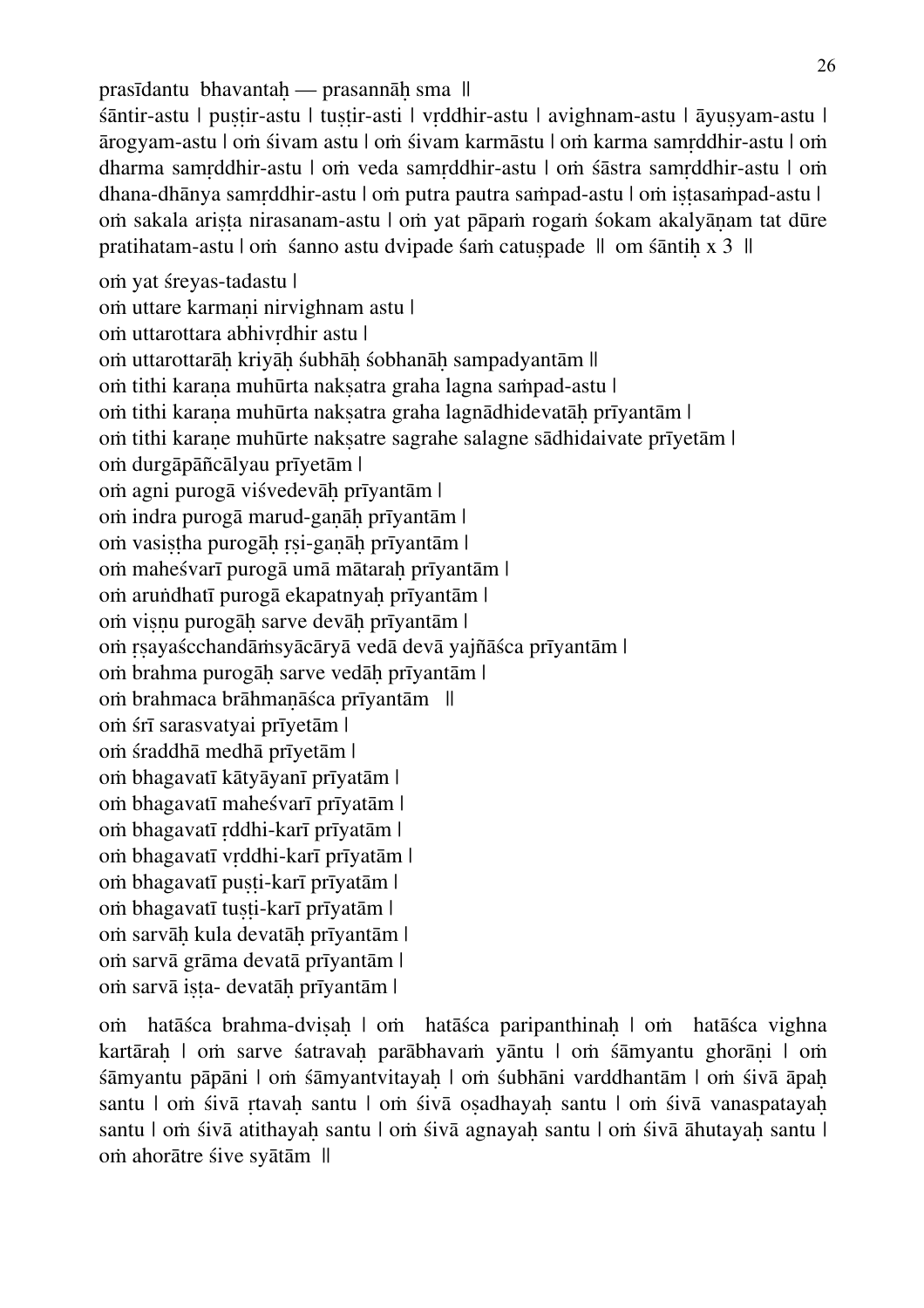bho yajamānah ! tava sakutumbasya saparivārasya grhe karisyamānasya karmanah kalyānam astu ! ||

bho yajamānah ! tava sakutumbasya saparivārasya grhe karisyamānasya \_\_\_\_\_\_ karmanah rddhyatān ! ||

bho yajamānah ! tava sakutumbasya saparivārasya grhe karisyamānasya \_\_\_\_\_\_ karmanah āyusmate svasti ! ||

#### Svasti Vācana

| svastaye'stu sadā-visnuh svastaye'stu catur-mukhah  <br>svastaye'stu sadā vahnih svastaye'stu yamas sadā    1 |
|---------------------------------------------------------------------------------------------------------------|
| svastaye'stu nirrtyākhyah svastaye varuno'stu nah l<br>svastaye'stu sadā vāyuh svastaye'stu dhaneśvarah    2  |
| svastaye'stu sadeśānah svastaye'stu marud-ganah l<br>svastaye santu vasavo rudrāśca svastaye tathā    3       |
| ādityās svastaye santu munayas-svastaye tathā  <br>gandharvās svastaye santu svastaye santu kimnarah    4     |
| svastaye santu nāgāśca svastaye santu pannagāh  <br>svastaye santu viśveśāh svastaye'psarasas sadā    5       |
| svastaye santu nadyaśca svastaye santu sāgarāh  <br>svastaye santu śailaśca vedāśca svastaye tathā    6       |
| svastaye mātaras santu pitaras svastaye tathā  <br>deva-pārisadās sarve svastaye santu nas-sadā    7          |
| svasti bhāgavatānām tu svasti cāpyagra-janmanām l<br>svasti vaisnavānām tu svasti caiva gavāmapi    8         |
| svasti vai sthāvarānām tu jangamānām tathaiva ca l<br>svasti caivātha mantrāņām svasti vai karmaņām api    9  |
| balim nayāmi devasya visnos-tasmai namo namah II                                                              |
| abhisekam                                                                                                     |
|                                                                                                               |

lakṣmīr vasati puṣpeṣu lakṣmīr vasati puskare | sā te vasatu nityaṁ saumanasyam tathā'stu te ||

Lakshmi dwells within the flowers, Lakshmi dwells within the sacred reservoirs, may she dwell always within you, and may you attain clarity of mind.

> aksatam cāstu te punyam dīrgham āyur yaśo balam | yadvac chreyaskaram loke tat-tad-astu sadā tava ||

*May your merit be continuous, may you have longevity, fame and strength, whatever there is in the* world that promotes your welfare, may it be yours for ever.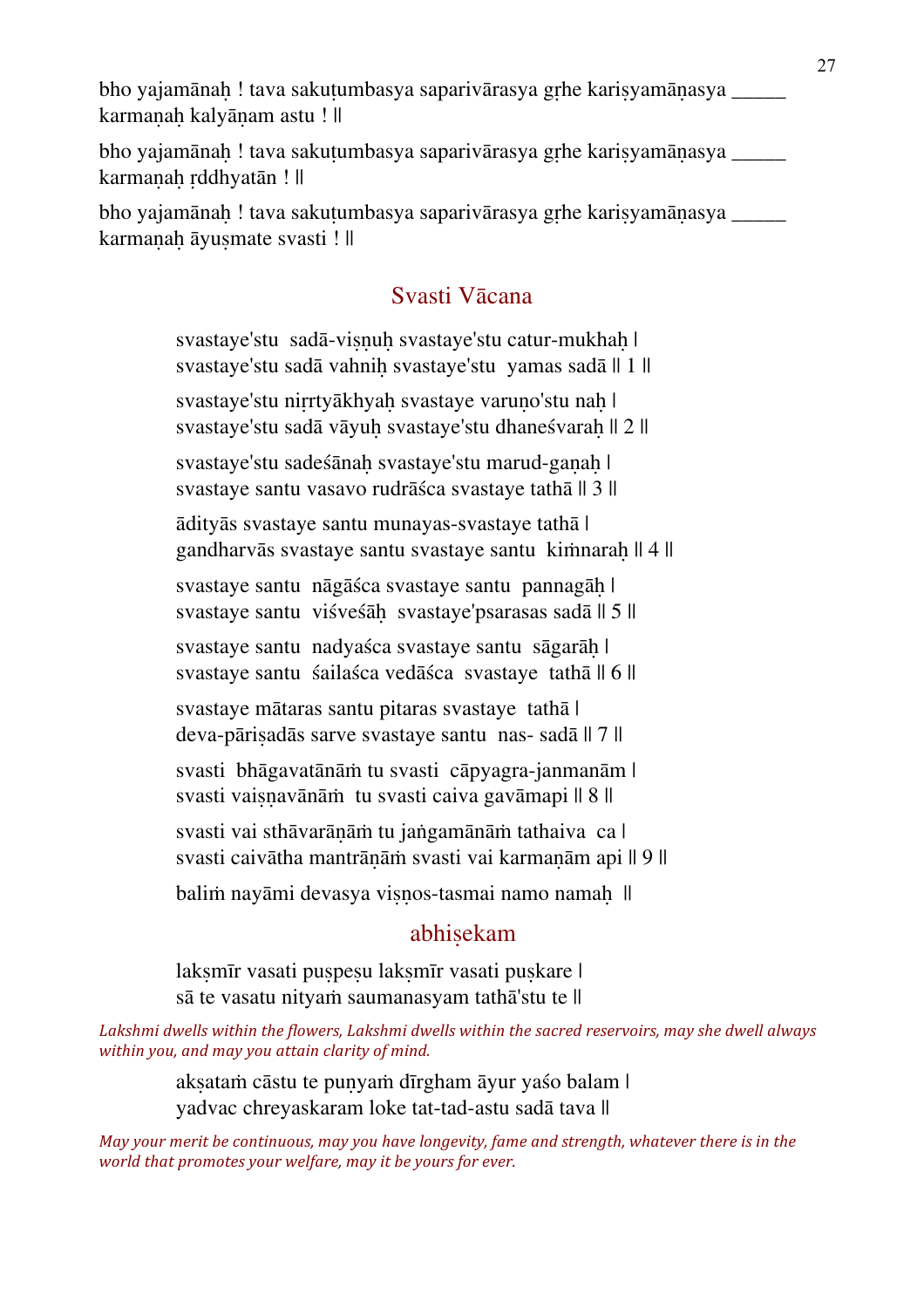vāsudevo jagannāthastathā saṅkarṣaṛo vibhuḥ | pradyumnaścāniruddhaścabhavantu vijayāya te ||

yato yataḥ samīhase tato no abhayaṁ kuru | śan naḥ kuru prajābhyo'bhayaṁ naḥ paśubhyāḥ ||

saritas sāgarāḥ śailās-tīrthāni jaladā nadā | ete tvām abhisiñcantu sarva kāmārtha siddhaye ||

suśāntir-bhavatu | śāntiḥ puṣṭis-tuṣṭiś-cāstu | amṛtābhiṣeko'stu ||

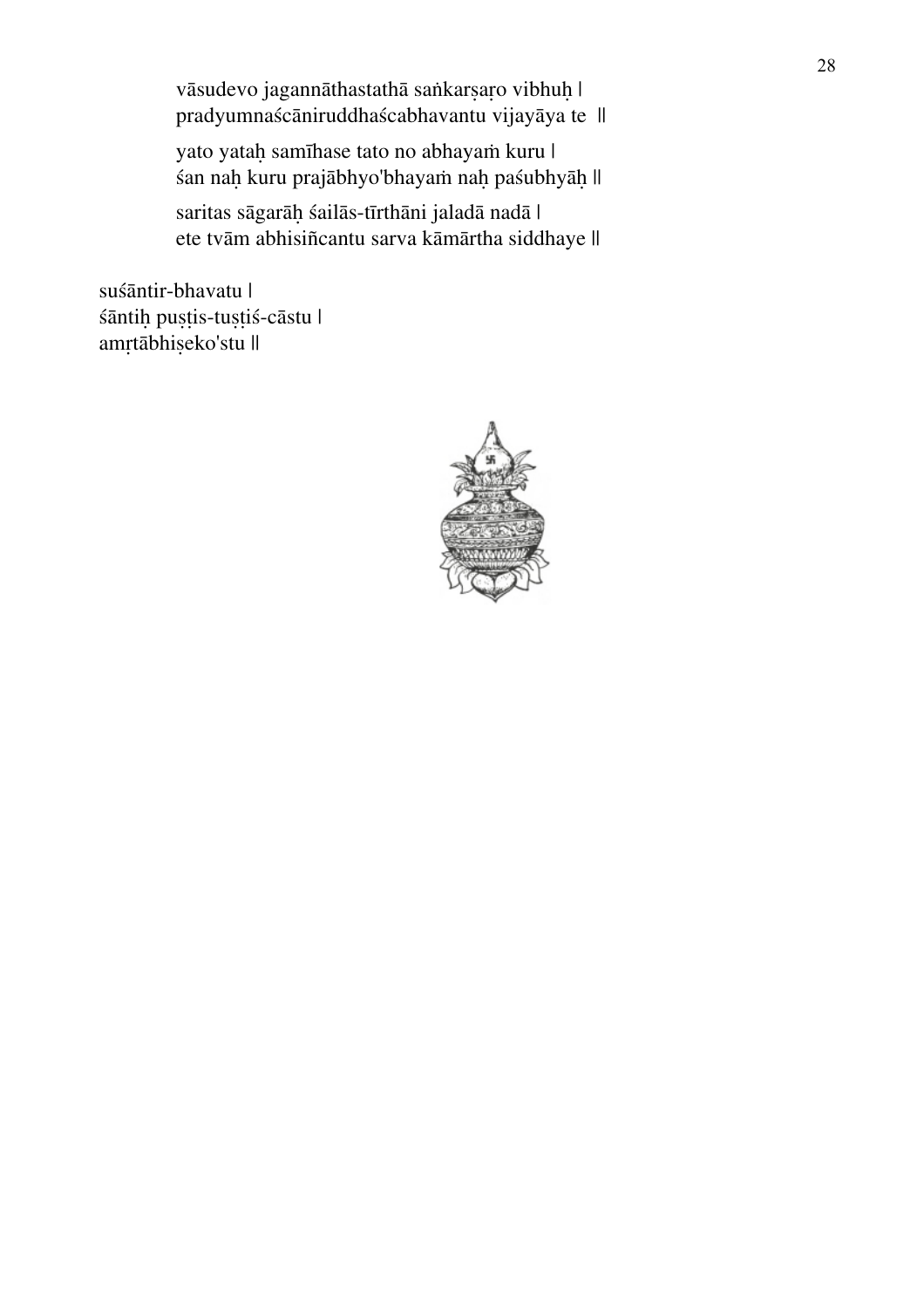### 7. Pāñcarātrika Punyāha Vācanam

**SENSORE DE** 

 *Upon a pile of rice in front place a kumbha filled with wate add a coin, akṣata, parimaladravyaṃ a betel leaf and nut, place 5 mango or banyan leaves in the kumbha and a kurca of 7 blades of darbha grass- place a coconut on the top.*

- *Offer flowers to the deities of the pīṭha;—*
	- 1. oṃ ādhāra saktaye namaḥ
	- 2. oṃ kurma kālāgnaye namaḥ
	- 3. oṃ dharaṇyai namaḥ
	- 4. oṃ dharmāya namaḥ
	- 5. oṃ jñānāya namaḥ
	- 6. oṃ vairāgyāya namaḥ
	- 7. oṃ aiśvaryāya namaḥ
	- 8. om pam padmāya namah

#### Invocation of Sudarśana

#### *Take water in the uddhariṇi as before;*

sudarśanaṃ mahā cakra govindasya karāyudha | tīksna dhāra mahāvega sūrva koti samaprabhā || oṃ sahasrāra huṃ phaṭ

#### *Place flower and water on top of the kalaśa;*

oṃ namaḥ sudarśanāya āgaccha āgaccha [3 times]

#### *offer āsanam then do nyāsa on the kalaśa.*

| om ācakrāya svāhā jñānāya namah                 | [heart]         |
|-------------------------------------------------|-----------------|
| om vicakrāya balāya svāhā                       | [head]          |
| om sucakrāya vīryāya vasat                      | $[sikh\bar{a}]$ |
| om sūrya cakrāya svāhā aiśvaryāya hum           | [shoulders]     |
| om jvāla-cakrāya svāhā tejase phat              | [eyes]          |
| om mahā sudarśana cakrāya svāhā śaktyai vausat. |                 |

*snap finges around the kalaśa and show cakra mudra, dhenu mudra and yoni mudra.*

arghyam | pādyam | ācamaniyam | snānam | vastram | upavītam | gandham | puṣpamālikām | puspaih pūjayāmi —

 oṃ śrī sudarśanāya namah | cakra-rājāya | tejo-vyuhāya | mahā-dyutāya | sahasrabāhave | dīptāṅgāya | aruṇākṣāya | pratāpavate | anekāditya-saṅkāśāya | prordhva-jvala-bhirañjitāya | saudāmaṇi-sahasrābhāya | maṇi-kuṇḍala-śobhitāya | pañca-bhūta-mano-rūpāya | sat-konāntara-samsthitāya | harānta-kāranodbhuta-rosabhīsana-vigrahāya | hari-pāni-lasat-padma-vihāra-manoharāya ||

dhūpam | dīpam | naivedyam | tāmbūlam | phalam | karpūra nirājanam |

oṃ sudarśanāya vidmahe | heti-rājāya dhīmahi | tannas cakra pracodayāt ||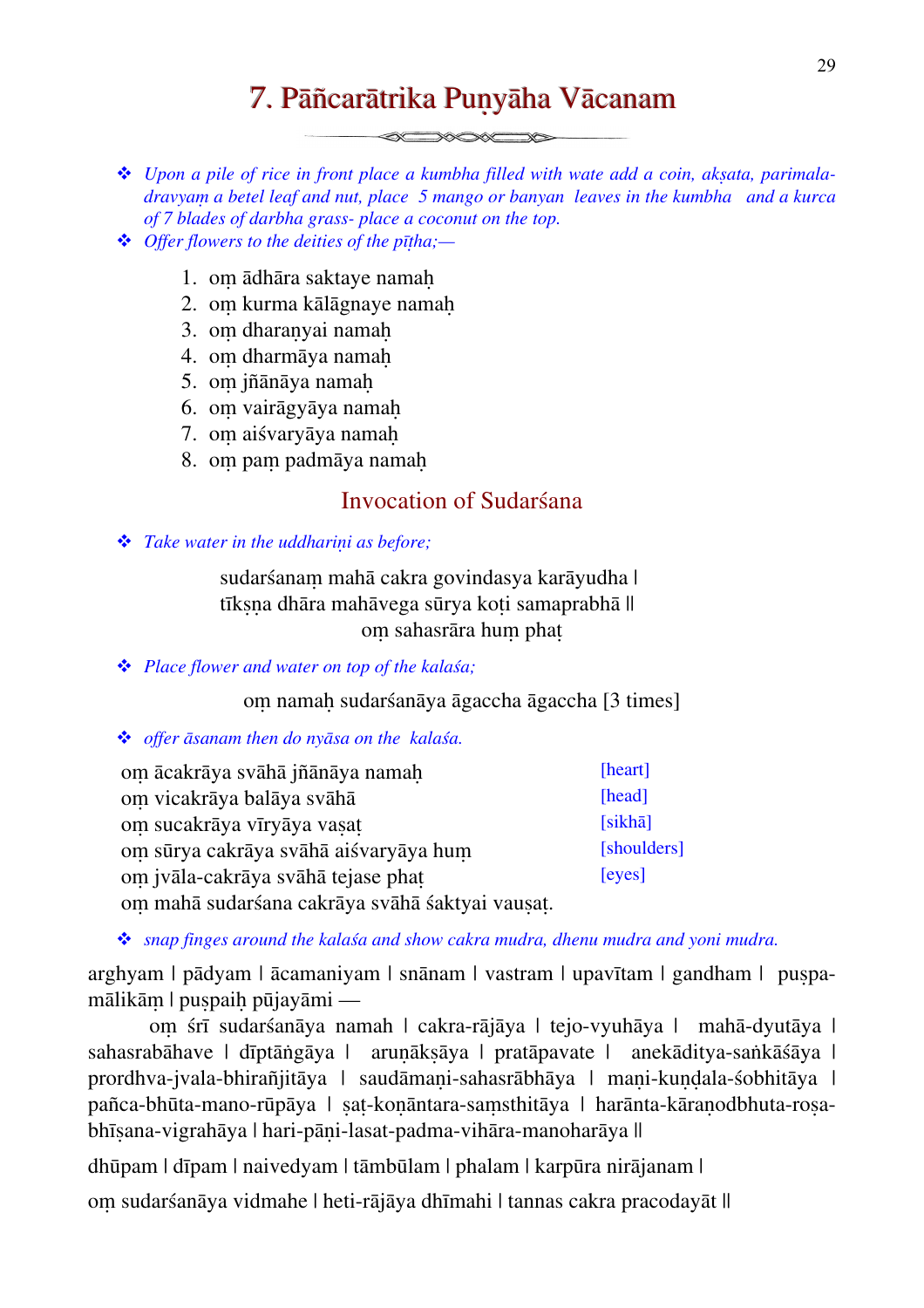- *Invite four sādhakas to sit down in the four directions .*
- *Offer them respect and take their permission;*

om bhavadbhir anujñātah punyāham vācayisye. om vācayatām!

#### **pavitra mantra.**

oṃ bhagavan pavitraṃ vāsudeva pavitraṃ, tat pādau pavitraṃ, tat pādodakaṃ pavitraṃ, śata dhāraṃ, sahasra dhāraṃ, aparimita dhāraṃ, acchidraṃ ariṣṭhaṃ aksayam paramam pavitram bhagavan vāsudevah punātu ||

*Recite gāyatrī mantra*

om nārāyaṇāya vidmahe vāsudevāya dhīmahi | tanno viṣṇuḥ pracodayat ||

*May* we know the Cause-of-all-beings, we meditate upon the Indweller-of-all-jivas; may that Supreme **Omnipresent one enlighten our intellects.** 

om pavitram bhagavān astu vāsudevah paro guruh | astu saṅkarsano devah pavitram paramo vibhuh || 1 ||

pradyumno'stu pavitram vai sāksī višvasya sāmpratam | pavitram aniruddho 'stu viśvatrāta jagat-patih || 2 ||

śuddhaye 'stu paro devo vāsudevo'stu śuddhaye | sadā saṅkarṣaṇo devaḥ śuddhaye 'stu sadā malaḥ || 3 ||

pradyumnas śuddhaye cā'stu sarvatra mama sarvadā | aniruddhas sadā devas śuddhaye'stu jagat-patih || 4 ||

śuddhaye visnur astvādya śuddhaye madhusūdanaḥ | sarva loka hito devah śuddhaye 'stu trivikramah || 5 ||

vāmanas śuddhaye astvādyah śrīdharo 'stvādya śuddhaye | śuddhaye 'stu hṛṣīkeśaḥ padmanābho 'stu śuddhaye || 6 ||

sadā damodaro devah śuddhaye'stu jagat-patih | śuddhaye'stu sadā devaḥ keśavaḥ keśi-sūdanaḥ || 7 ||

nārāyaṇo 'stu viśveśaś śuddhaye sarva karmasu | śuddhaye mādhavo 'stvatra sarva loka-hite rataḥ || 8 ||

śuddhaye cā'stu govindaḥ paramātma sanātanaḥ | mīnātmā śuddhaye 'stvadya kūrmātmādyāstu śuddhaye || 9 ||

śuddhaye'stu varāhātmā nṛsiṃhātmā'stu śuddhaye | śuddhaye vāmanātmā 'stu rāmātmādyā 'stu śuddhaye || 10 ||

tathā dāsarathī rāmah śuddhaye 'stu sadā guruh | vāsudevātmajo rāmaḥ śuddhaye 'stu sadā-malaḥ || 11 ||

krsno'stu śuddhaye śaurih buddhātmā'stu viśuddhaye | śuddhaye'stu mahā-māyah kalkī visnuh sanātanah || 12 ||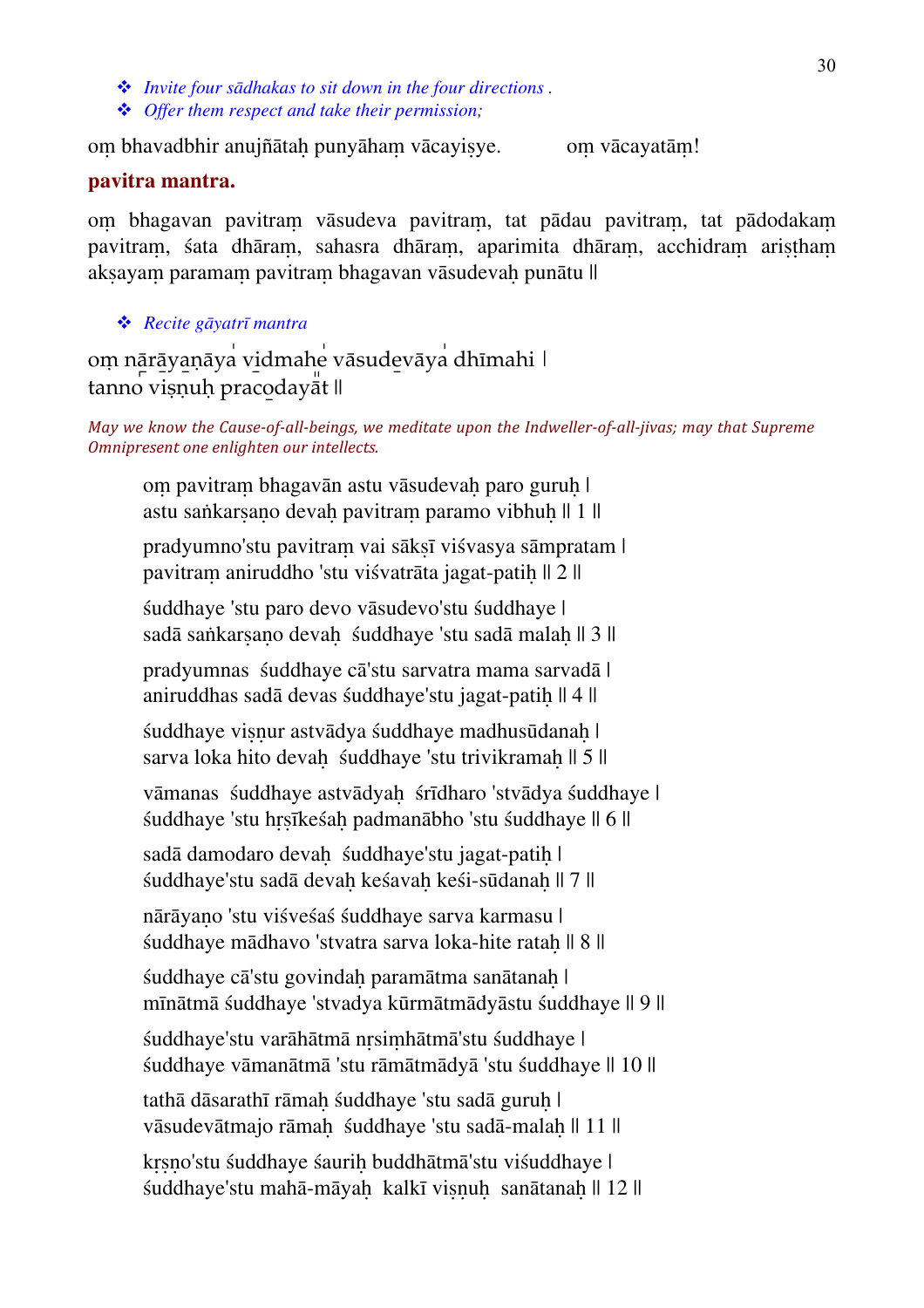devyaś śāntyādayah santu śuddhaye visnu-vallabhāh | dvāra-pāla santu caṇḍādyāḥ prabhavāntāśca śuddhaye || 13 || śuddhaye'stu ganādhyakso durgāstvadya viśuddhaye | śuddhaye vainateyo'stu pakṣi-rājo nāgāśanaḥ || 14 || indrādyāḥ śaṅkarāntāśca śuddhaye santu lokapāḥ | viśvakseno'stu bhūteśaś śuddhaye'stu mahā-tapāḥ ||15 || kumudādyāstu bhūteśāḥ śuddhaye santu sarvadā | śuddhaye santu sarvesām sarve sarvatra sarvadā ||16 || ete sarve sadā devāś-śāntaye santu pūjitāḥ | śuddhaye puṣṭye santu siddhaye muktaye'pi ca || 17 || śivāya muktaye santu siddhaye karmaṇām api | mantrāṇāṃ deśikādīnāṃ sthānānāṃ api sarvadā || 18 || putra mitra kalatrāṇāṃ dāsādīnāṃ gavām-api | veda śāstrāgamādīnām vratānām ista sampadām ||19 || manorathānāṃ sarveṣāṃ hitānāṃ santu sarvadā | āyuṣyārogya medhānāṃ dhana dhānyādi saṃpadām || 20 || punyānām animādīnām gunānām śreyasām-api | rājño janapadasyāpi yajamānasya mantrinām || 21 || vaisnavānām višesena paratra hitam icchatām |

pañca-kāla vidhi-jñānāṃ sattva-sthānāṃ śubhārtinām || 22 ||

svastir-astu śivan cāstu śāntir-astu punah punah | avighnam-aniśam dīrgham āyusyam astu vai || 23 ||

samāhitamanā cāstu saṃpadaścottarottaram | vaisnavāh bhagavad bhaktāh hrtsamāhita cetasah || 24 ||

ekāntino mahātmānaḥ sarve bhāgavattotamāh | puṇyāhaṃ bhavanto bruvantu puṇyāhaṃ harisattamāḥ || 25 ||

#### Yajamāna Rrtviks

om karmanah punyāham bhavanto bruvantu | om punyāham-astu om karmane svasti bhavanto bruvantu | om svastir-astu oṃ karmane ṛddhim bhavanto bruvantu | oṃ ṛddhim-astu oṃ puṇyāhaṃ karmanostu svasti karmanostu karma ṛddhyetām ||

oṃ tathāstu

#### *Take the arghya pātra and with a kurca drip water from the kumbha into it while saying the following;*

om śāntir-astu | om pustir-astu | om tustir-astu | om avighnam astu | om āyusyam astu | oṃ ārogyam astu | oṃ aiśvaryam astu | oṃ śivaṃ karmāstu ||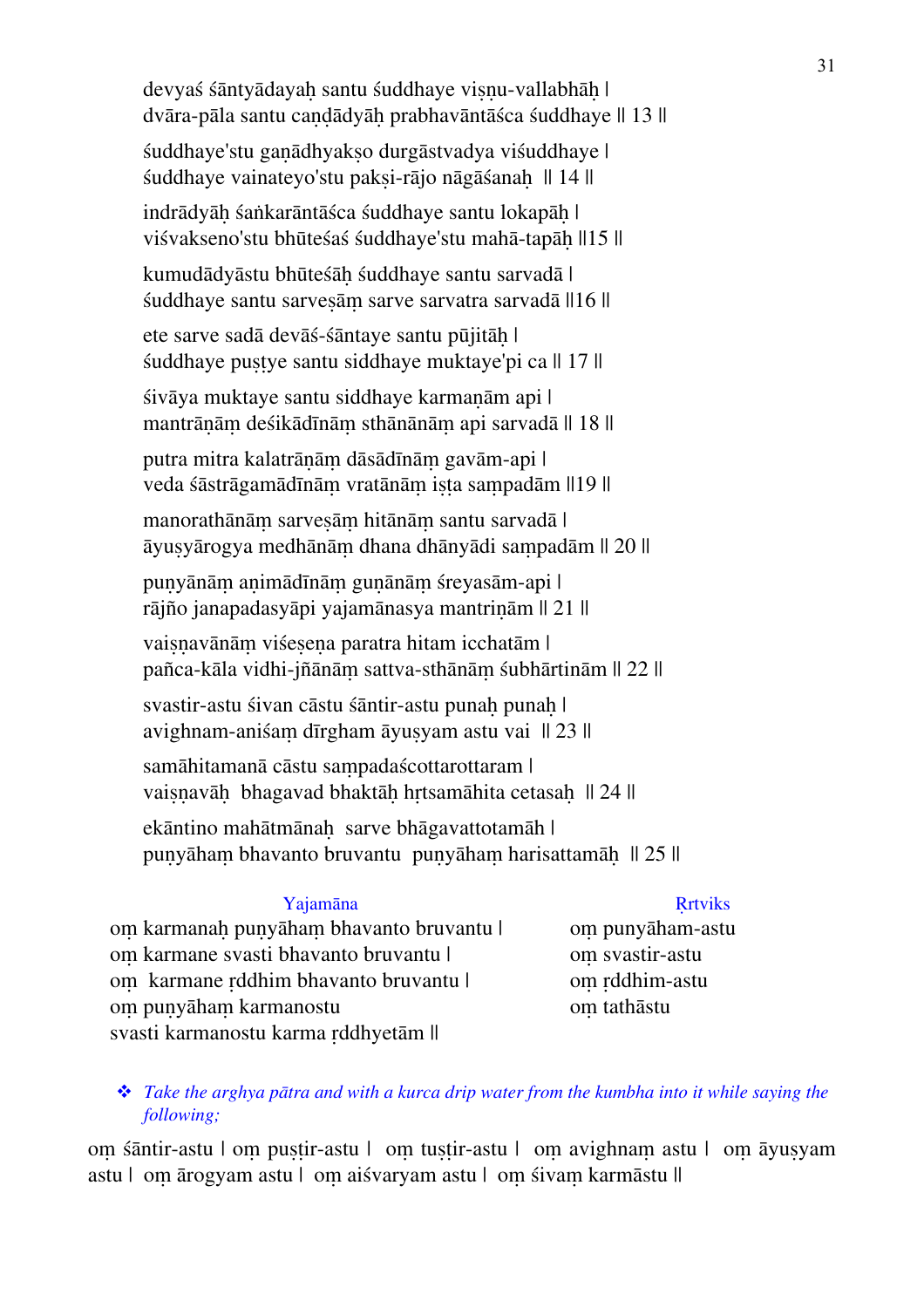*Take the darbhas from the hands of the sādhakas place them on top of the kumbha and return the water from the arghya pātra to the kumbha with the following ;*

oṃ śatadhāraṃ sahasradhāraṃ, aparimita-dhāram acchidram anantam aparimitam ariṣṭam acyutam akṣayan paramaṃ pavitraṃ bhagavān vāsudevaḥ punātu ||

*Sprinkle everything with the following mantra;*

sthānāni desāni sahasra-bāho vareṇya nāmā virajāṃsi nāmā | tebhyo namaste madhusūdanāya tatrābhimānaṃ saha rakṣasantu oṃ ||

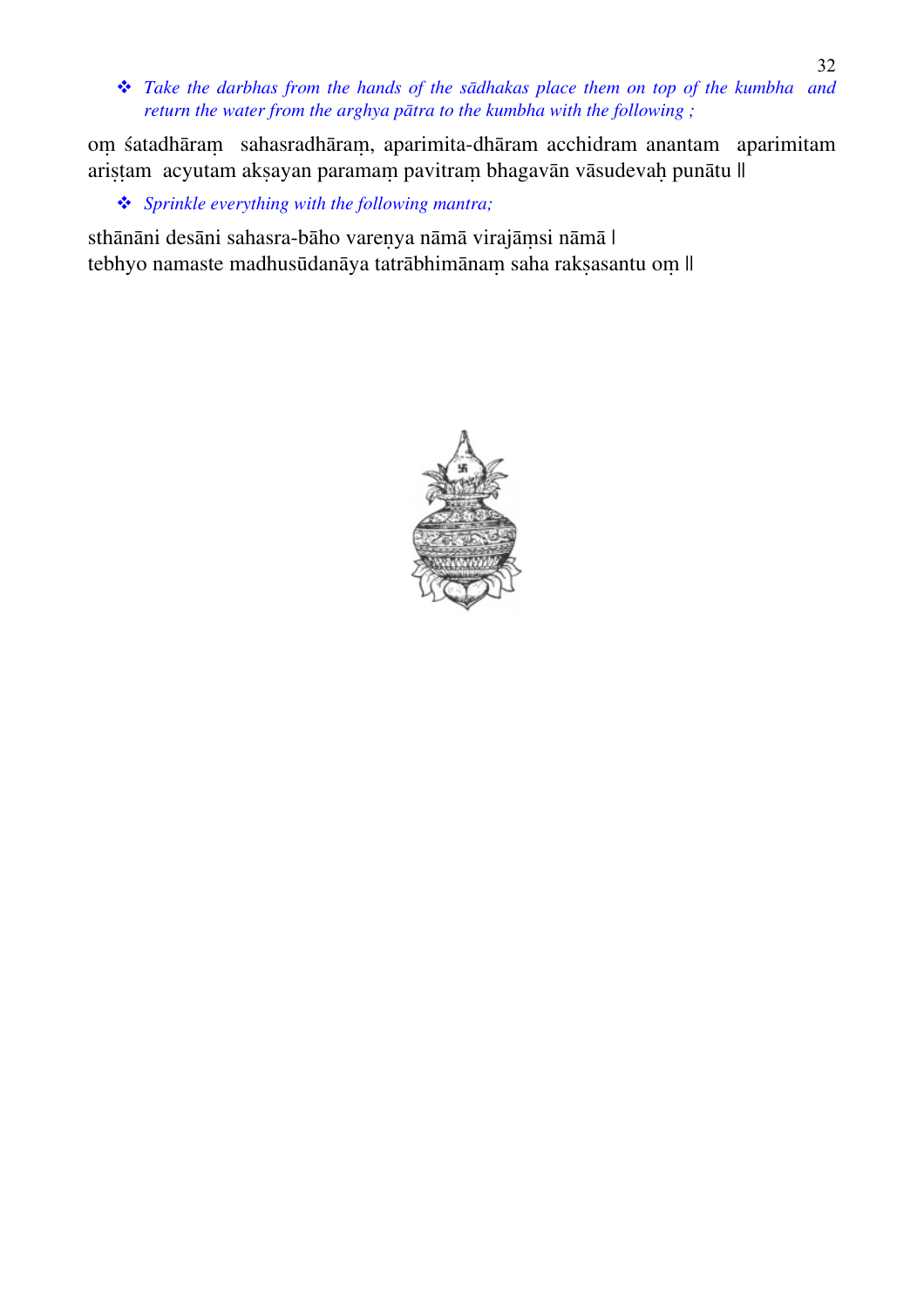### 8. Svasti Vācanam

 $\frac{1}{2}$ 

svasti no mimītām asvinā bhagas svasti devyaditir anarvaṇaḥ |

svasti pūșā asuro dadhātu nas svasti dyāva prthivī sucetuna ||

*May Bhaga and the Asvins grant us health and wealth, and Goddess Aditi and he whom none resist.* The Asura Pusan grant us all prosperity, and Heaven and Earth most wise grant us happiness.

svastaye vāyum upabravāmahe somaggas svasti bhuvanasya yaspatih |

brhaspatigum sarva ganaggas svastaye svastaya ādityāso bhavantu nah ||

Let us solicit Vayu for prosperity, and Soma who is Lord of all the world for weal: *For* weal *Brhaspati* with all his company. May the Adityas bring us health and happiness.

viśve devā no adyā svastaye vaiśvānaro vasuragnis svastaye |

devā avantvṛbhavas svastaye svasti no rudraḥ pātvaguṁ hasaḥ ||

*May* all the Gods, may Agni the beneficent, God of all human beings, this day be with us for our weal. *Help* us the *Rbhus,* the *Divine Ones, for our good.* May *Rudra bless and keep us from calamity.* 

svasti mitrā varunā svasti patthye revati |

svasti na indraścāgniśca svasti no adite krdhi ||

*Prosper us, Mitra, Varuna. O* wealthy Pathya, prosper us. *Indra and Agni, prosper us; prosper us you, O Aditi.*

svasti panthām anucarema sūryā candramasāviva |

punardadatā 'ghnatā jānatā sam gamemahi ||

Like Sun and Moon may we pursue in full prosperity our path, And meet with one who gives again, -who *knows us well and slays us not.* 

ā no bhadrāḥ kratavo yantu viśvato'da bdhāso aparitāsa udbhidah |

devā no yathā sadamid vṛdhe asannapravuvo rakṣitāro dive dive ||

*MAY* good concepts come to us from every side, un-beguiling, unhindered, and beneficial, that the Gods *ever* may be with us for our benefit, our guardians day by day unceasing in their care. Rig Veda 1:89:1

devānām bhadrā sumatir rjūyatām devānām rātirabhi no ni vartatām |

devānām sakhyam upasedimā vayam devā na āyuḥ pratirantu jīvase || 2 ||

*May* the auspicious favour of the Gods be ours, on us descend the bounty of the righteous Gods. The *friendship* of the Gods have we devoutly sought: so may the Gods extend our life that we may live.

tān pūrvayā nividā hūmahe vayam bhagam mitram aditim daksamasridham

aryamaṇaṃ varuṇaṃ somam aśvinā sarasvatī naḥ subhagā mayas karat || 3 ||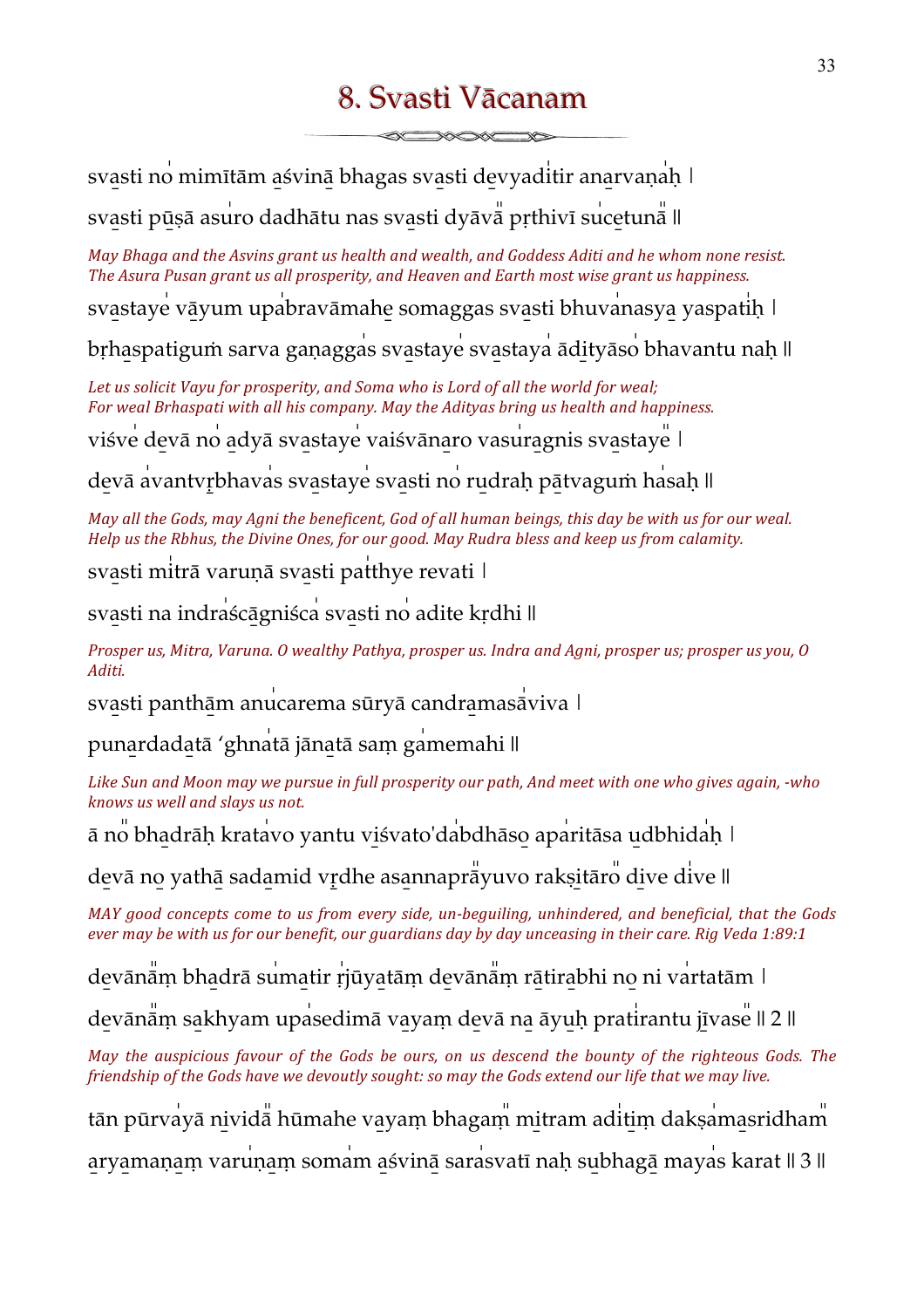We summon them here with an ancient hymn, Bhaga, the friendly Daksa, Mitra, Aditi, Aryaman, *Varuna, Soma, the Asvins. May Sarasvati, auspicious, grant us contentment.* 

tanno vāto mayobhuvātu bheṣajaṃ tanmātā pṛthivī tat pita dyauḥ |

tad grāvānas soma suto mayobhuvas tad asvinā śrnutam dhisnyā yuvam || 4 ||

*May* the Wind waft to us that pleasant medicine, may Earth our Mother give it, and our Father Heaven, *And the joy-giving stones that press the Soma's juice. Asvins, may you, for whom our spirits long, hear this.* 

tamīśānam jagatas-tasthusas-patim dhiyam jinvam avase hūmahe vayam |

pūsā no yathā vedasāmasad vrdhe raksitā pāyur-adabdhas svastaye || 5 ||

*Him* we invoke for aid who reigns supreme, the Lord of all that stands or moves, inspirer of the soul, that *Pusan may promote the increase of our wealth, our infallible keeper and our guard for our good.* 

svasti na indro vṛddhaśravāḥ | svasti naḥ pūṣā viśvavedāh |

svasti nas tārkṣyo ariṣṭanemiḥ | svasti no bṛhaspatir dadhātu ||

*Illustrious far and wide, may Indra prosper us: may Pusan prosper us, the Master of all wealth. May* Tarksya with uninjured fellies prosper us: Brhaspati grant to us prosperity.

prsad aśvā marutah prśni-mātaraś śubham yāvāno vidathesu jagmayah |

agni jihvā manavas sūracaksaso viśveno devā avasā gamanniha || 7 ||

*The Maruts, Sons of Prani, borne by spotted steeds, moving in glory, frequently visiting holy rites, Sages whose tongue is Agni, brilliant as the Sun, hither let all the Gods for our protection come.* 

bhadram karnebhih śrnuyāma devā bhadram paśyemāksibhir-yajatrāh |

sthirair-aṅgais-tuṣṭuvāguṁ sastanūbhiḥ vyaśema devahitam yadāyuh ||

*Gods, may we with our ears listen to what is beneficial, and with our eyes see what is good, you Holy Ones. With* limbs and bodies firm may we extolling you attain the term of life appointed by the Gods.

śatam innu śarado anti devā yatrā naścakrā jarasam tanūnām |

putrāso yatra pitaro bhavanti mā no madhyārīriṣat-āyur-gantoḥ || 9 ||

*A* hundred autumns stand before us, *O* Gods, within whose space you bring our bodies to decay; Within *whose space our sons become fathers in turn. Break you not in the midst, our course of fleeting life.* 

aditir dyaur aditir antarikṣaṃ aditir mātā sa pita sa putraḥ |

viśvedevāh aditi pañca-janā aditir jātam aditir janitvam || 10 ||

Aditi is the heaven, Aditi is mid-air, Aditi is the Mother and the Sire and Son. Aditi is all Gods, Aditi five*classed men. Aditi all that has been born and shall be born.*